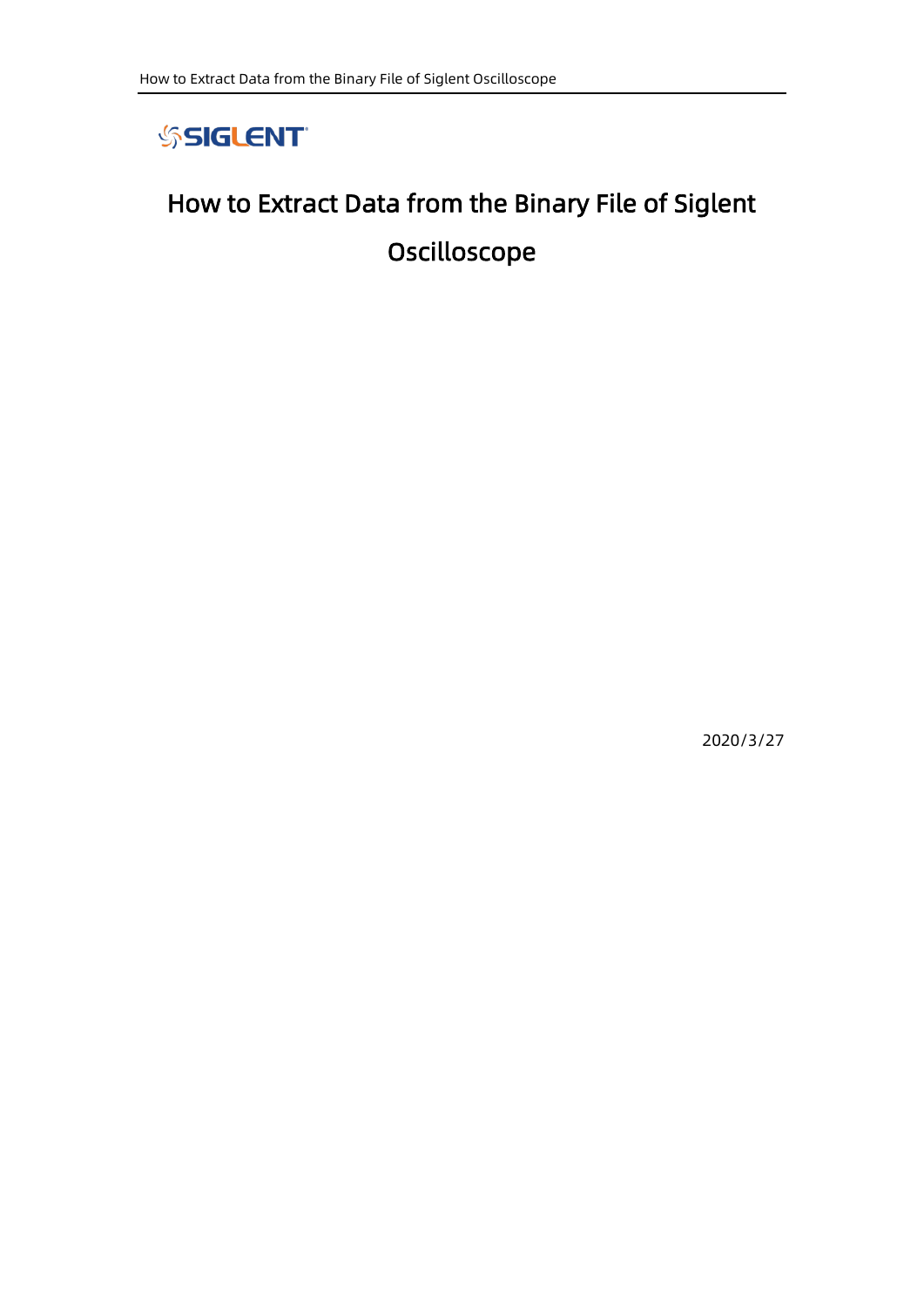## Index

| How to Extract Data from the Binary File of Siglent Oscilloscope 1              |
|---------------------------------------------------------------------------------|
|                                                                                 |
|                                                                                 |
|                                                                                 |
|                                                                                 |
|                                                                                 |
| SDS1xx2X-E From 1.3.15    SDS1xx4X-E 6.1.3~6.1.25R2    SDS5000X Before 0.6.7 11 |
|                                                                                 |
| SDS1xx4X-E From 6.1.25R3    SDS2000X-E From 1.1.8    SDS5000X 0.6.7~0.8.5R2     |
|                                                                                 |
|                                                                                 |
|                                                                                 |
|                                                                                 |
|                                                                                 |
|                                                                                 |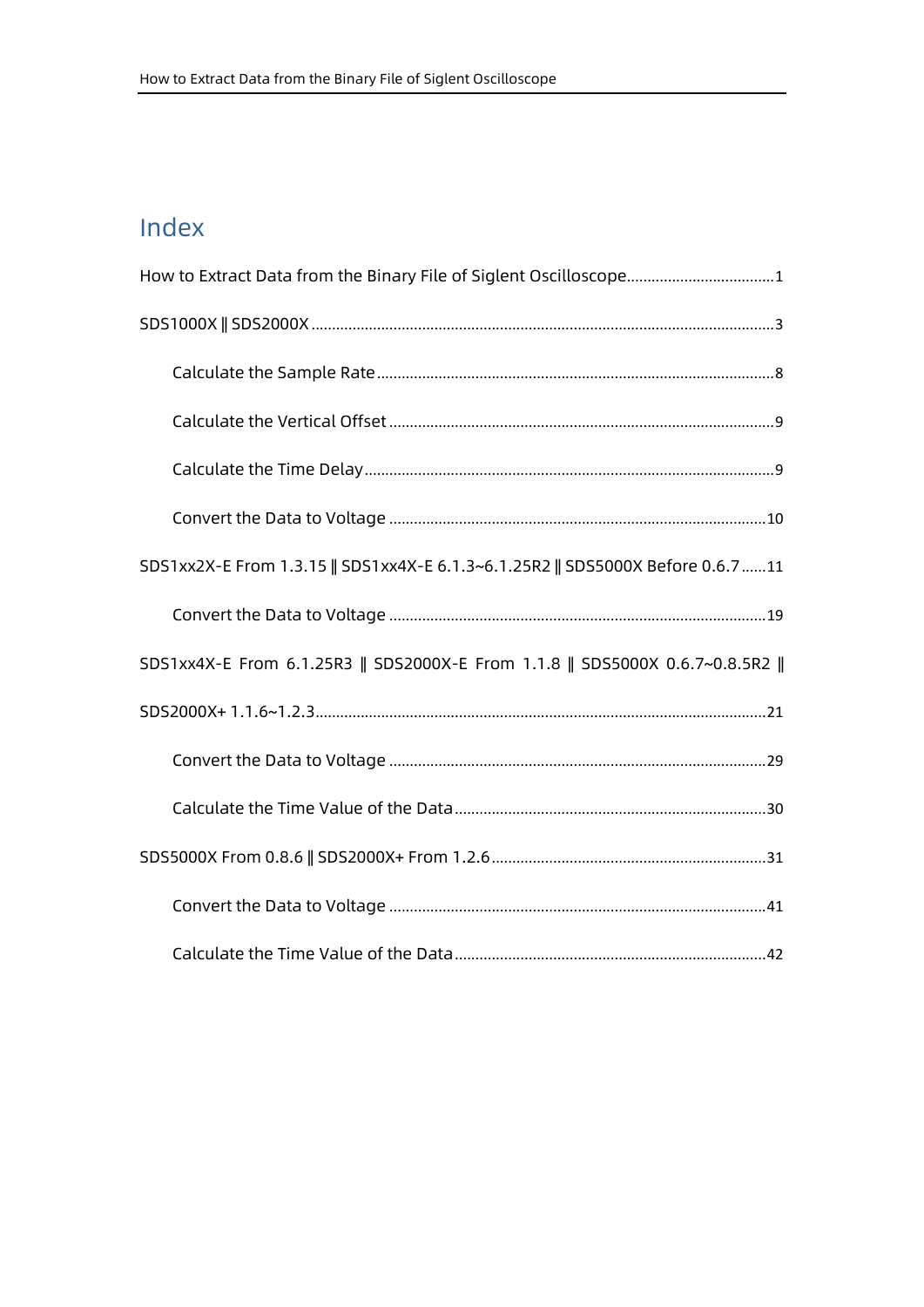## <span id="page-2-0"></span>SDS1000X || SDS2000X

Update date: 2017-10-25

#### Table 1 Format of the Binary File

| Parameter         | <b>Address</b> | Description                              |
|-------------------|----------------|------------------------------------------|
| wave_length       | 0x00-0x03      | Reserved                                 |
| mso_wave_length   | 0x04-0x07      | Digital channels wave length             |
| mso_ch_open_num   | $0x10-0x13$    | Wave length in units of sample points.   |
|                   |                | 32-bit integer                           |
| mso_ch_open_stats | $0x14-0x23$    | on/off status of d0-d15, 1 - ON, 0 - OFF |
|                   |                | 32-bit integer                           |
|                   |                | d0:0x14<br>d8:0x15                       |
|                   |                | d1:0x16 d9:0x17                          |
|                   |                | d2:0x18<br>d10:19                        |
|                   |                | d11:1b<br>d3:0x1a                        |
|                   |                | d4:0x1c<br>d12:0x1d                      |
|                   |                | d5:0x1e<br>d13:0x1f                      |
|                   |                | d6:0x20 d14:0x21                         |
|                   |                | d7:0x22<br>d15:0x23                      |
| ch1_volt_div_val  | 0xbc-0xbf      | V/div value of CH1, in units of mV. Such |
|                   |                | as 2.48 mV/div.                          |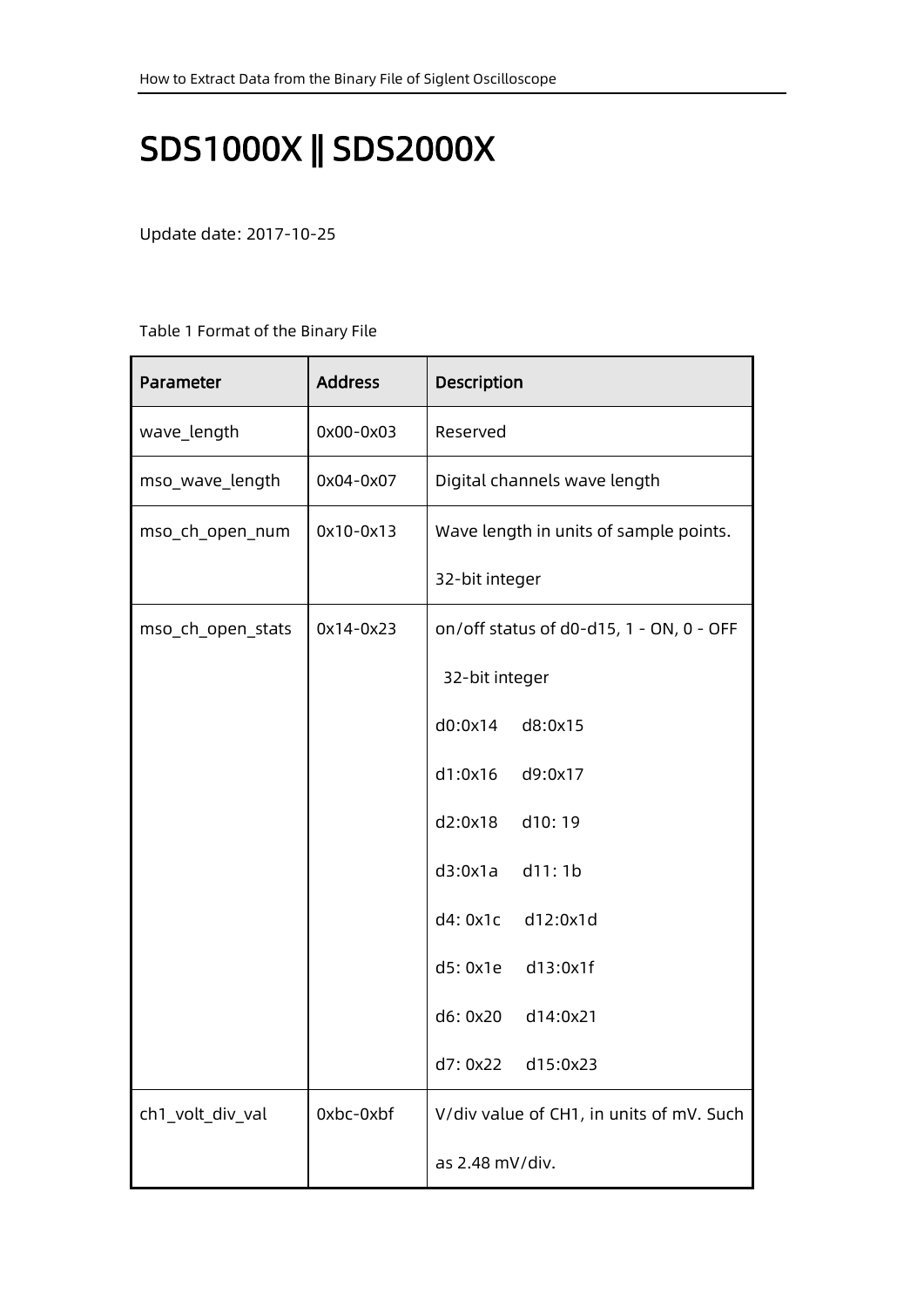|                    |             | 32-bit float point, little endian.        |
|--------------------|-------------|-------------------------------------------|
| ch2_volt_div_val   | $0xc0-0xc3$ | V/div value of CH2.                       |
| ch3_volt_div_val   | $0xc4-0xc7$ | V/div value of CH3.                       |
| ch4_volt_div_val   | 0xc8-0xcb   | V/div value of CH4.                       |
| ch1_vert_offset    | 0xdc-0xdf   | Offset value of CH1, with the unit of     |
|                    |             | pixel. Refer to "Calculate the Vertical   |
|                    |             | Offset" to get the actual offset voltage. |
|                    |             | 32-bit signed integer, little endian.     |
| ch2 vert offset    | $0xe0-0xe3$ | Offset value of CH2.                      |
| ch3_vert_offset    | $0xe4-0xe7$ | Offset value of CH3.                      |
| ch4_vert_offset    | 0xe8-0xeb   | Offset value of CH4.                      |
| $ch1$ _on          | 0x100-0x103 | on/off status of CH1, 1 - ON, 0 - OFF     |
|                    |             | 32-bit signed integer, little endian.     |
| ch <sub>2_on</sub> | 0x104-0x107 | on/off status of CH2.                     |
| ch <sub>3_on</sub> | 0x108-0x10b | on/off status of CH3.                     |
| ch4_on             | 0x10c-0x10f | on/off status of CH4.                     |
| time_div           | 0x248-0x24b | T/div index. Refer to Table 2 for the     |
|                    |             | details.                                  |
|                    |             | 32-bit signed integer, little endian.     |
| time_delay         | 0x250-0x253 | Time delay (Trigger delay) value, in      |
|                    |             | units of pixel. Refer to "Calculate the   |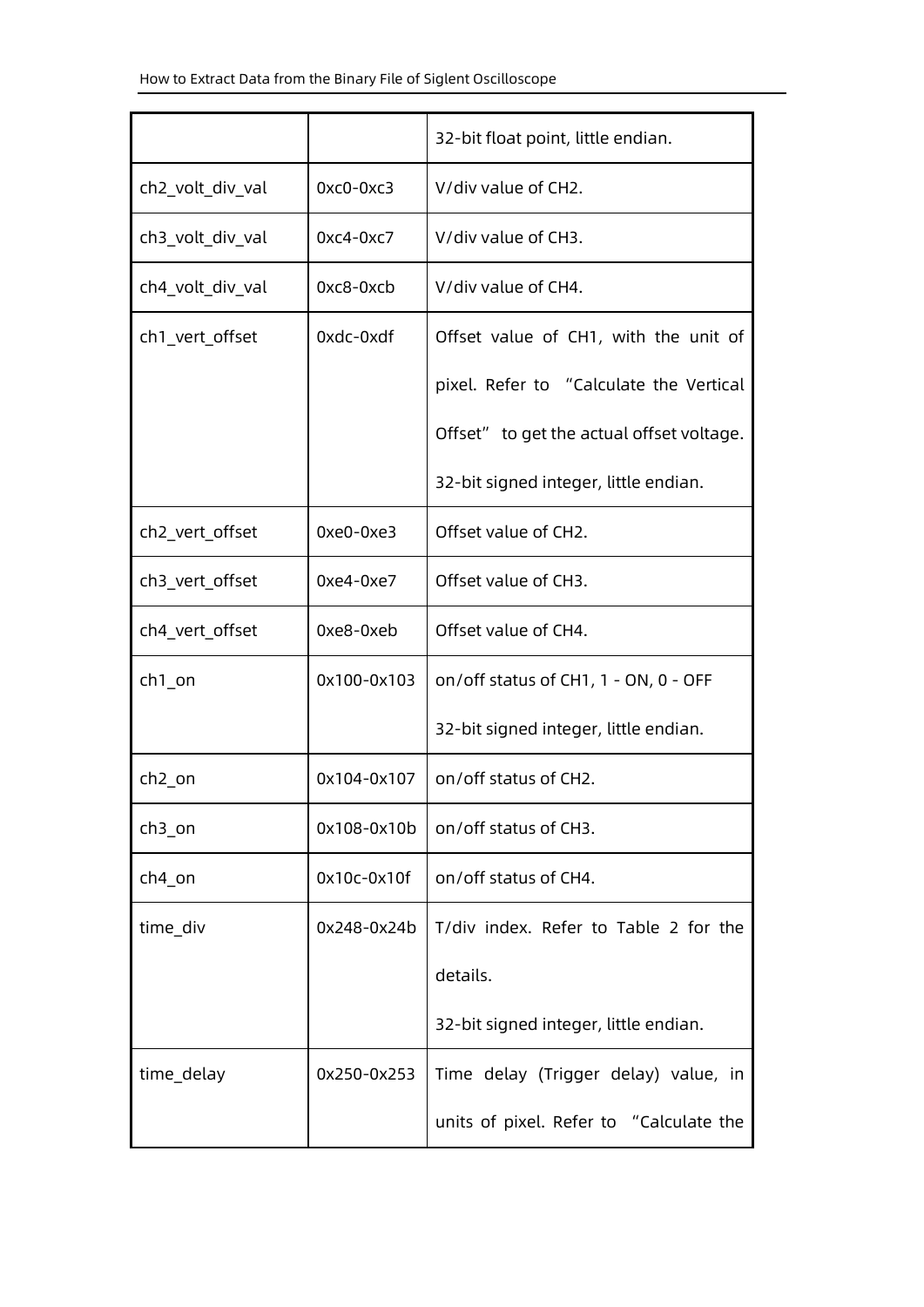|      |            | Time Delay" to get the actual time        |
|------|------------|-------------------------------------------|
|      |            | delay.                                    |
|      |            | 32-bit signed integer, little endian.     |
| data | 0x1470-end | Data. Analog data first, and then digital |
|      |            | Only data of the enabled<br>data.         |
|      |            | channel(s) are stored to the file.        |
|      |            | 8-bit unsigned integer for analog data.   |
|      |            | 1-bit binary integer for digital data.    |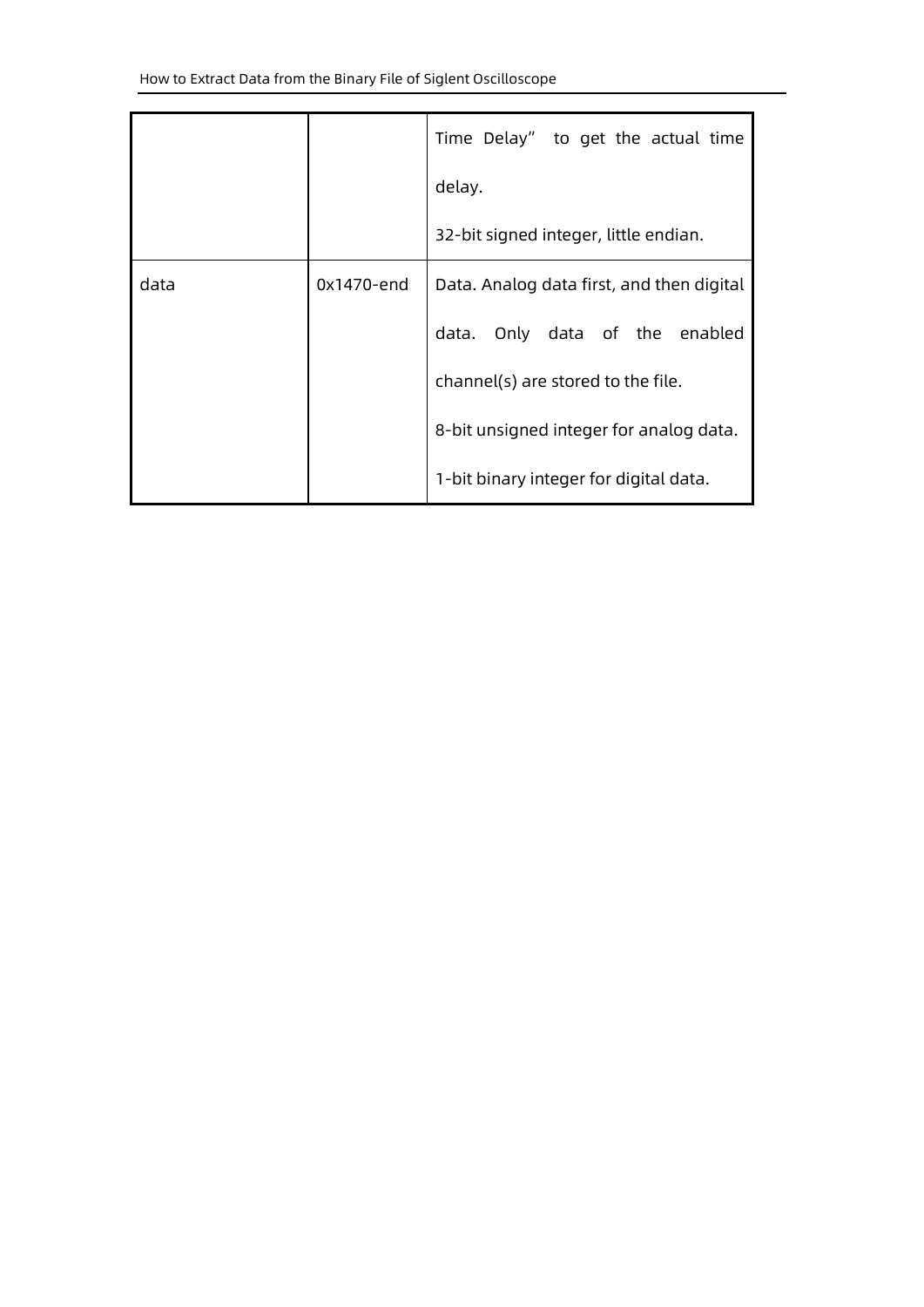Table 2 T/div Table

| Index | <b>SDS1000X</b> | <b>SDS2000X</b> |
|-------|-----------------|-----------------|
| 0     |                 | 1 ns/div        |
| 1     | 2 ns/div        | 2 ns/div        |
| 2     | 5 ns/div        | 5 ns/div        |
| 3     | 10 ns/div       | 10 ns/div       |
| 4     | 20 ns/div       | 20 ns/div       |
| 5     | 50 ns/div       | 50 ns/div       |
| 6     | 100 ns/div      | 100 ns/div      |
| 7     | 200 ns/div      | 200 ns/div      |
| 8     | 500 ns/div      | 500 ns/div      |
| 9     | 1 us/div        | 1 us/div        |
| 10    | 2 us/div        | 2 us/div        |
| 11    | 5 us/div        | 5 us/div        |
| 12    | 10 us/div       | 10 us/div       |
| 13    | 20 us/div       | 20 us/div       |
| 14    | 50 us/div       | 50 us/div       |
| 15    | 100 us/div      | 100 us/div      |
| 16    | 200 us/div      | 200 us/div      |
| 17    | 500 us/div      | 500 us/div      |
| 18    | 1 ms/div        | 1 ms/div        |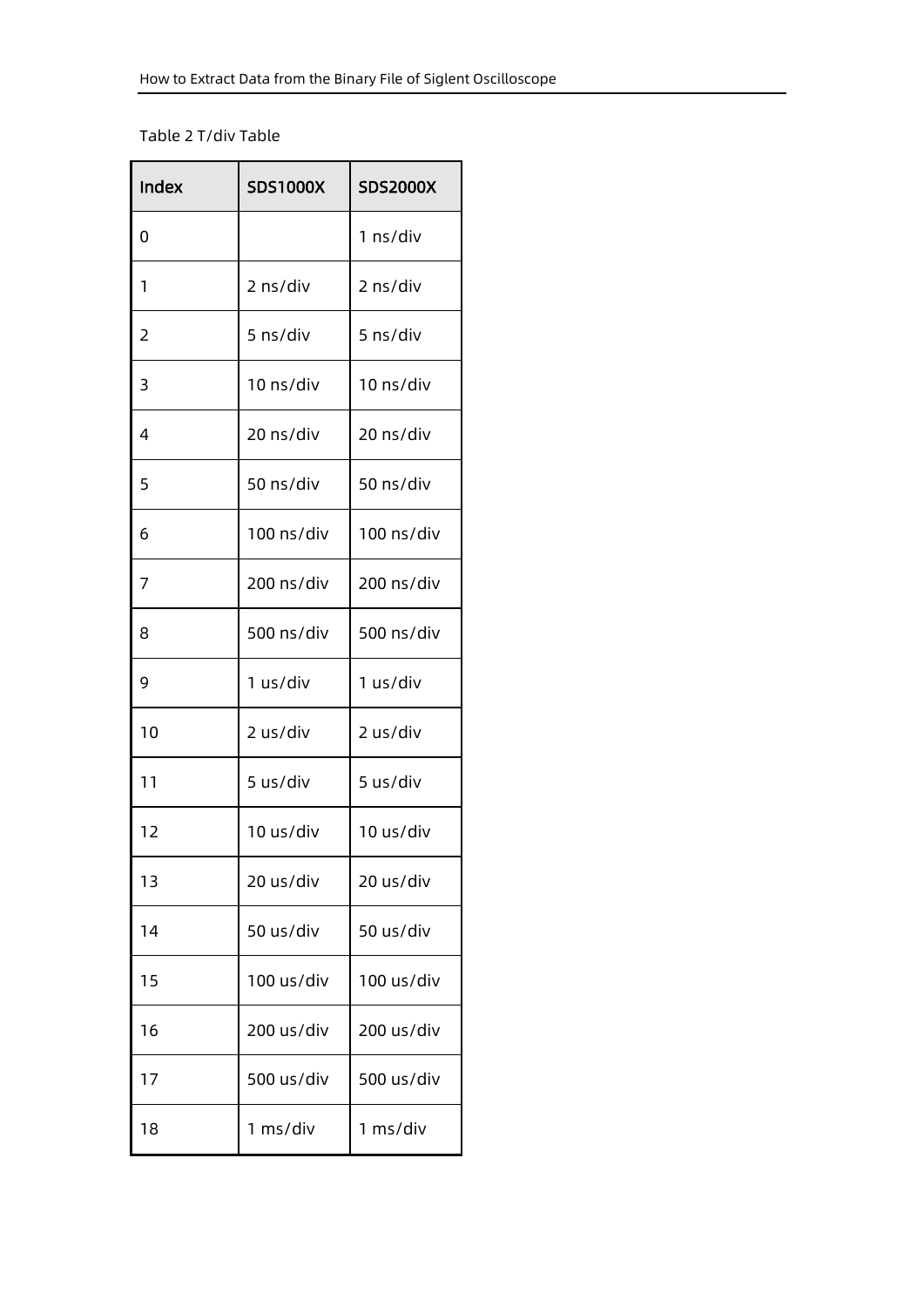| Index | <b>SDS1000X</b> | <b>SDS2000X</b> |
|-------|-----------------|-----------------|
| 19    | 2 ms/div        | 2 ms/div        |
| 20    | 5 ms/div        | 5 ms/div        |
| 21    | 10 ms/div       | 10 ms/div       |
| 22    | 20 ms/div       | 20 ms/div       |
| 23    | 50 ms/div       | 50 ms/div       |
| 24    | 100 ms/div      | 100 ms/div      |
| 25    | 200 ms/div      | 200 ms/div      |
| 26    | 500 ms/div      | 500 ms/div      |
| 27    | 1 s/div         | 1 s/div         |
| 28    | 2 s/div         | 2 s/div         |
| 29    | 5 s/div         | 5 s/div         |
| 30    | 10 s/div        | 10 s/div        |
| 31    | 20 s/div        | 20 s/div        |
| 32    | 50 s/div        | 50 s/div        |

Table 3 V/div Table

| Index | <b>SDS1000X</b> | <b>SDS2000X</b> |
|-------|-----------------|-----------------|
|       | 500uV/div       | 1 mV/div        |
|       | 1 mV/div        | 2 mV/div        |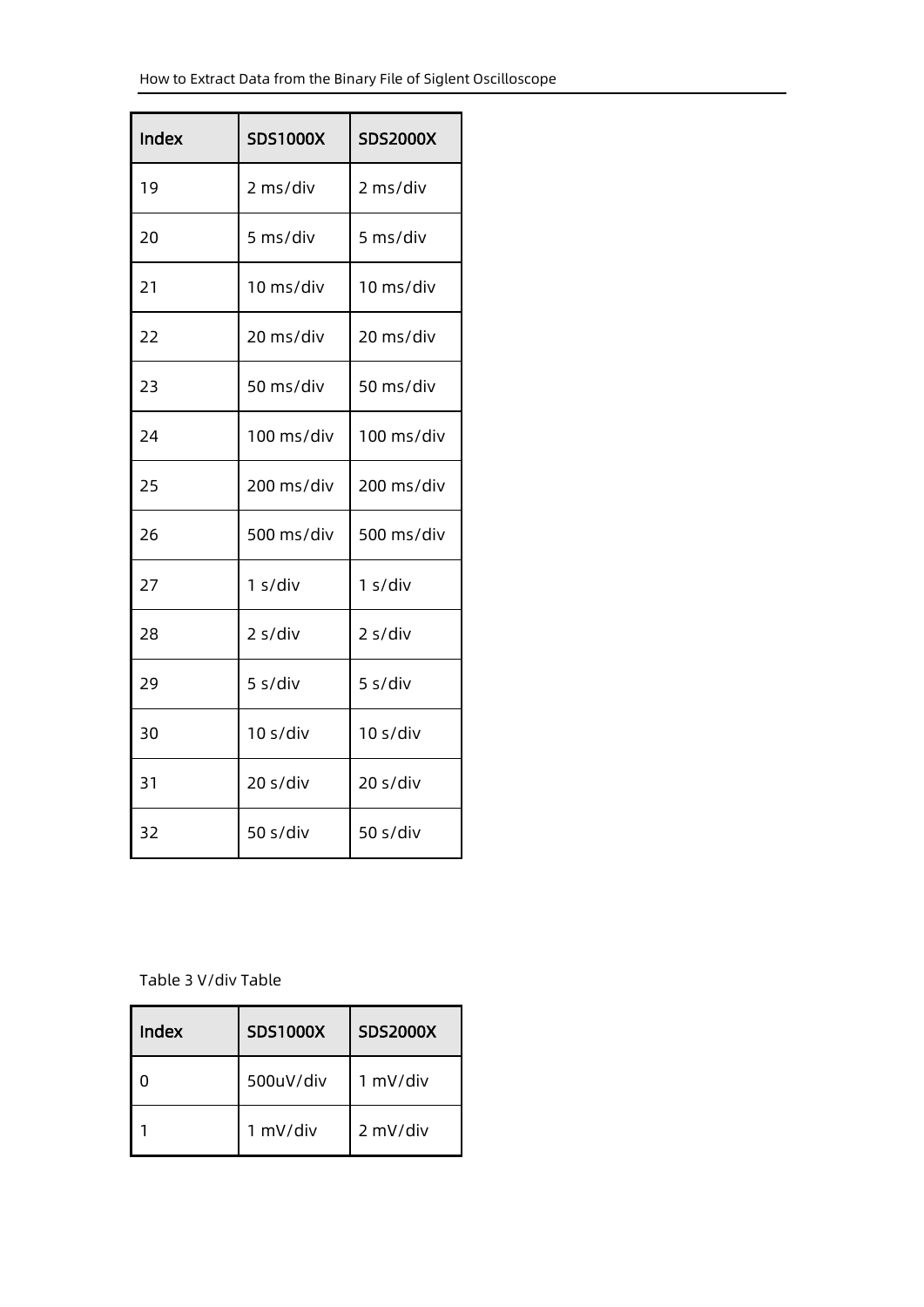| Index | <b>SDS1000X</b> | <b>SDS2000X</b> |
|-------|-----------------|-----------------|
| 2     | 2 mV/div        | 5 mV/div        |
| 3     | 5 mV/div        | 10 mV/div       |
| 4     | 10 mV/div       | 20 mV/div       |
| 5     | 20 mV/div       | 50 mV/div       |
| 6     | 50 mV/div       | 100 mV/div      |
| 7     | 100 mV/div      | 200 mV/div      |
| 8     | 200 mV/div      | 500 mV/div      |
| 9     | 500 mV/div      | 1 V/div         |
| 10    | 1 V/div         | 2 V/div         |
| 11    | 2 V/div         | 5 V/div         |
| 12    | 5 V/div         | 10 V/div        |
| 13    | 10 V/div        |                 |

## <span id="page-7-0"></span>Calculate the Sample Rate

#### sample\_rate = (wave\_length) /(hori\_div\_num\*time\_div\_val)

[example]

hori\_div\_num = 14 # total horizontal divisions, on SDS2000X is 14

wave\_length = 700 pts # length of each frame. Could be got by calculating the

length of the data section in the file

time\_div\_val = 50 ns/div # use the T/div index got from the binary file to search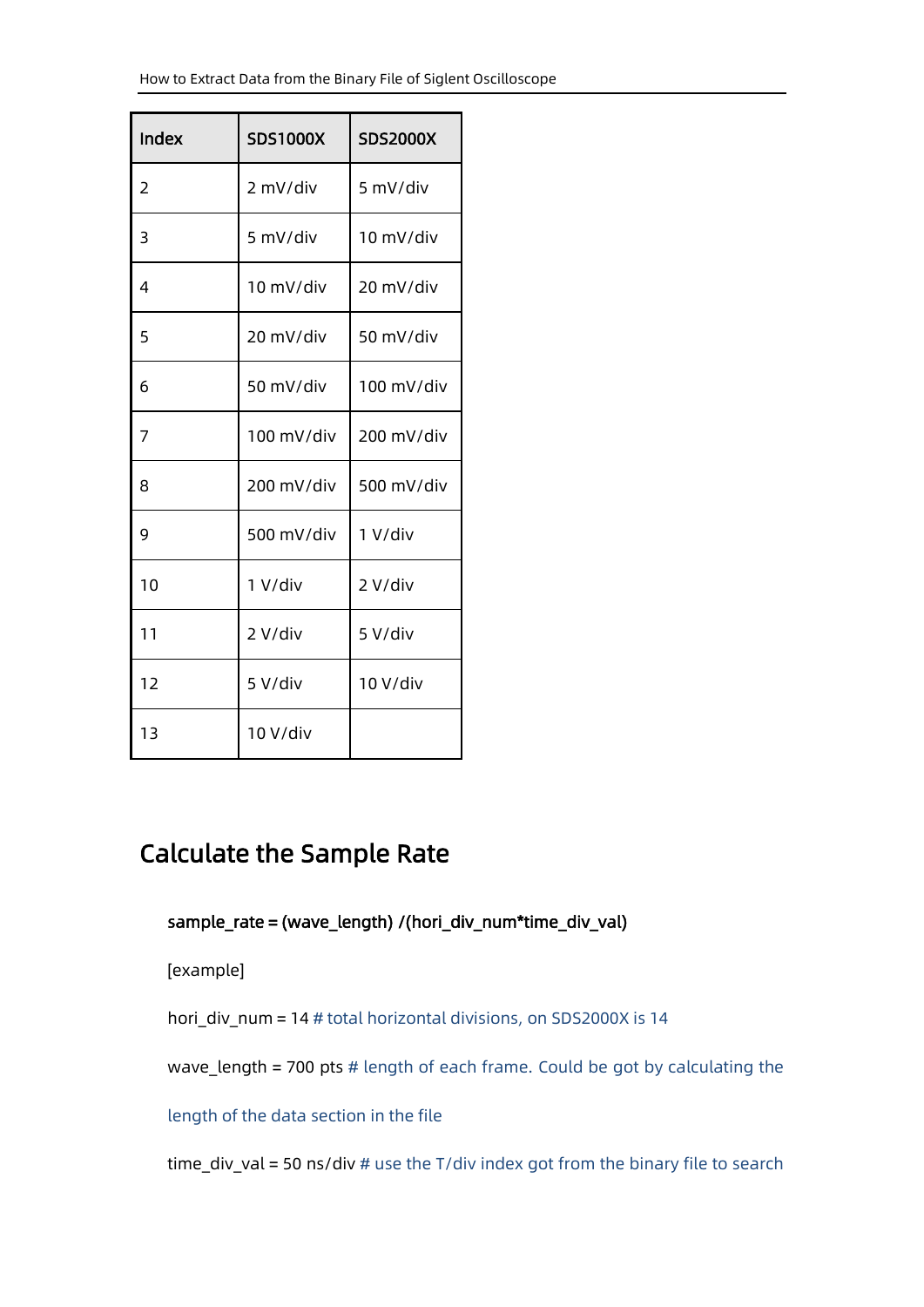```
Table 2
So:
sample rate = 700/(14*50e-9) = 1e9(Sa/s)
```
## <span id="page-8-0"></span>Calculate the Vertical Offset

```
vert_offset = (ch_vert_offset-220)*(ch_volt_div_val / pixel_per_div)
```
[example]

pixel\_per\_div = 50 # total display pixels in a vertical division, on SDS2000X is 50 ch\_vert\_offset = 270 # offset value, with the unit of pixel, got from the binary file ch\_volt\_div\_val = 50 mV/div # use the V/div index got from the binary file to search Table 3

So:

vert\_offset = (270-220)/(50/50) = 50(mV)

## <span id="page-8-1"></span>Calculate the Time Delay

#### hori\_offset\_time = (time\_offset-349)\*(time\_div\_val / pixel\_per\_div)

[example]

pixel per div = 50 # total display pixels in a horizontal division, on SDS2000X is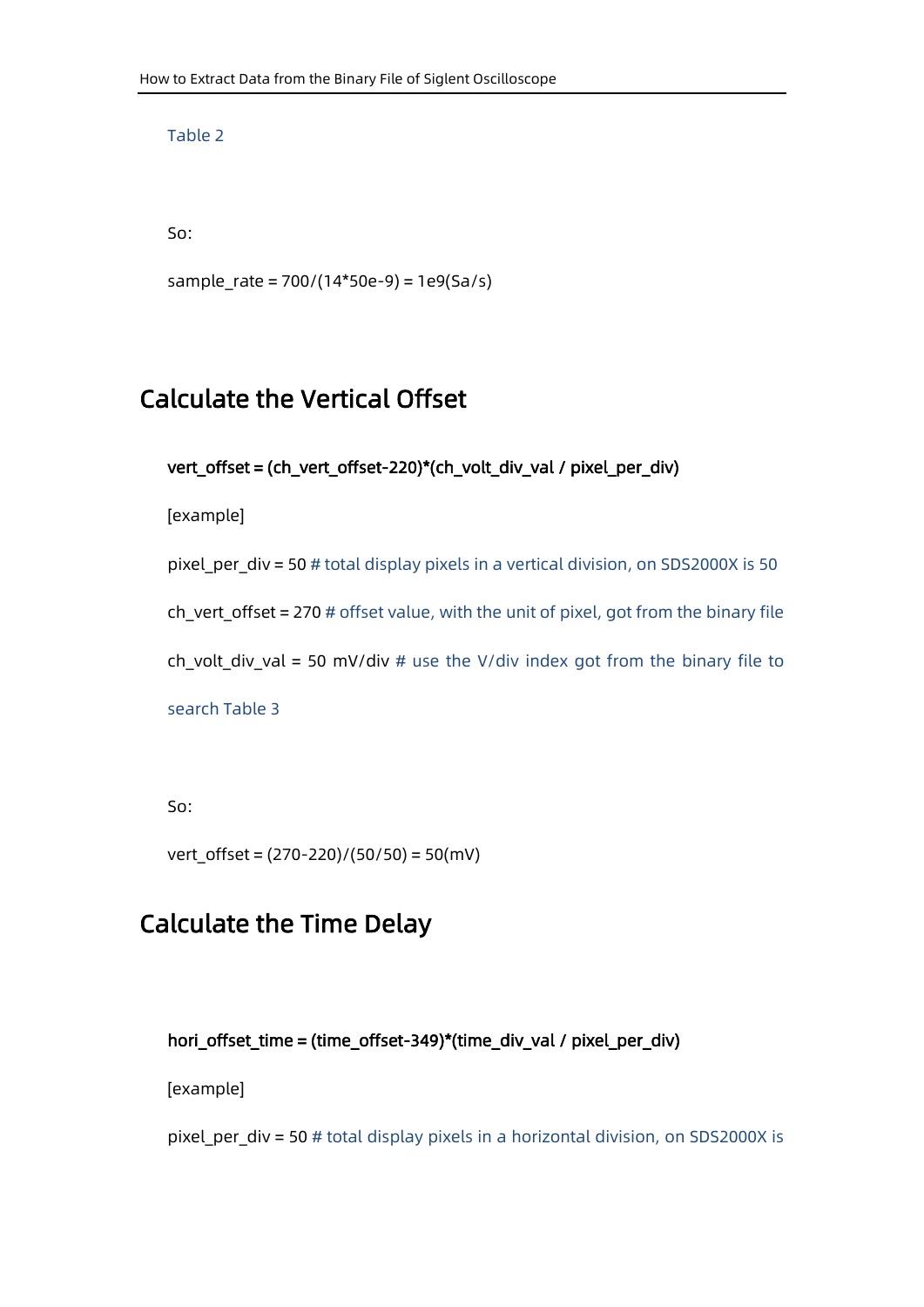50

time\_offset = 299 # offset value, with the unit of pixel, got from the binary file time div val = 50 ns/div # use the T/div index got from the binary file to search Table 2

So:

hori\_offset\_time = (299-349)\*(50/50) = -50(ns)

### <span id="page-9-0"></span>Convert the Data to Voltage

#### voltage = (data-128) \* ch\_volt\_div\_val /1000/code\_per\_div + ch\_vert\_offset

[example]

code\_per\_div = 50 # total data code in a horizontal division, on SDS2000X is 25

 $data = 194$  # got from the binary file

ch\_volt\_div\_val = 5000 mV/div #  $V$ /div, in units of mV

ch vert offset = -7.7 V # vertical offset

So:

voltage = (194-128)\*5000/1000/25+(-7.7) = 5.5(V)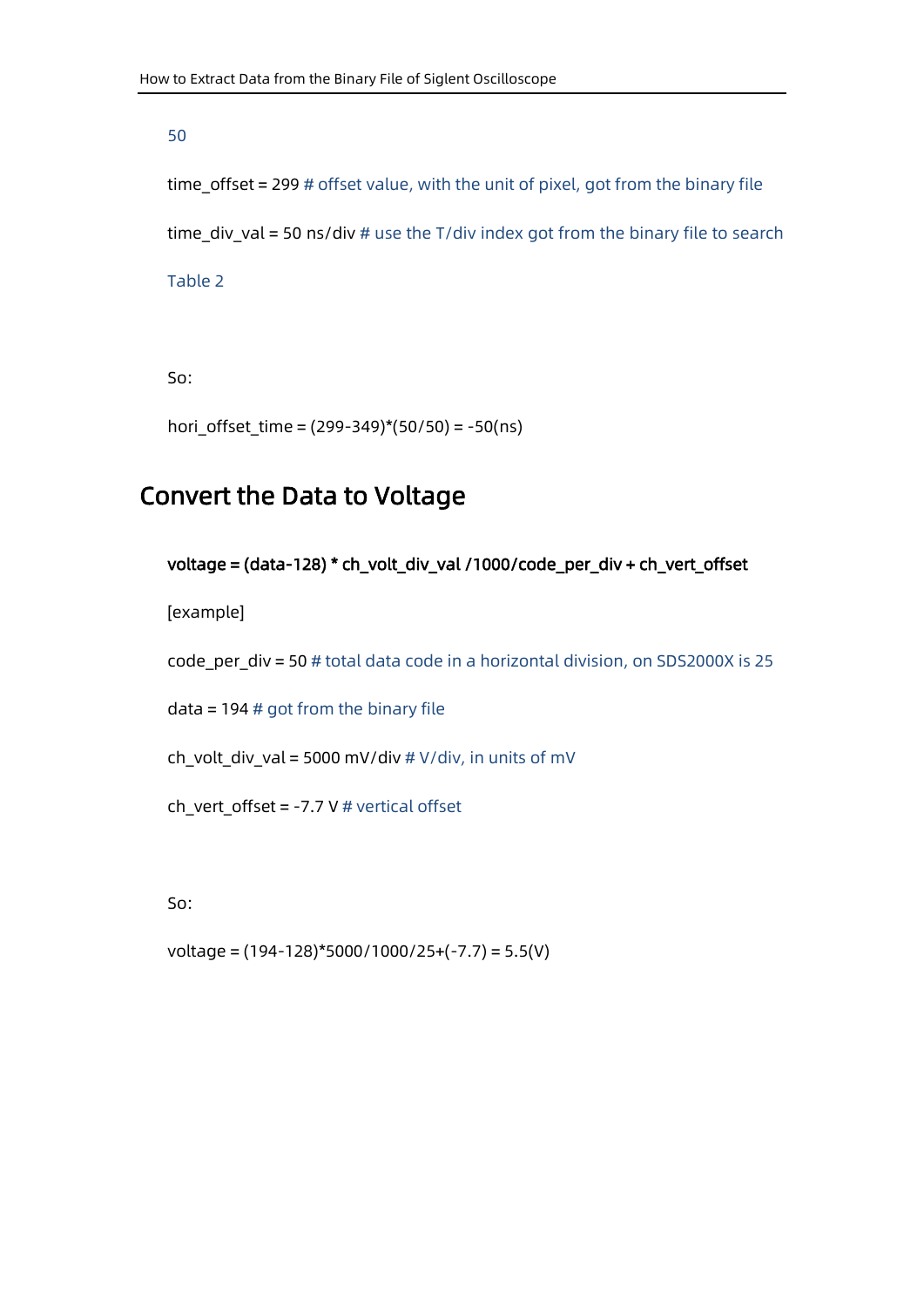# <span id="page-10-0"></span>SDS1xx2X-E From 1.3.15 || SDS1xx4X-E 6.1.3~6.1.25R2 || SDS5000X Before 0.6.7

Update date: 2018-3-1

Table 4 Format of the Binary File

| Parameter  | <b>Address</b> | Description                            |
|------------|----------------|----------------------------------------|
| time_div   | 0xa84-0xa93    | Time div (time base) value, Such as    |
|            |                | 2.48 ms/div.                           |
|            |                | Unit of value, such as s from          |
|            |                | 0xa90-0xa93, refer to Table 6 for the  |
|            |                | details.                               |
|            |                | Units of value's magnitude from        |
|            |                | 0xa8c-0xa8f, refer to Table 5 for the  |
|            |                | details.                               |
|            |                | 64-bit float point, data of value from |
|            |                | $0xa84-0xa8b$                          |
| time_delay | $0xa94-0xaa3$  | Time delay (Trigger delay) value,      |
|            |                | Such as 2.48 ms.                       |
|            |                | Unit of value, such as s from          |
|            |                | 0xaa0-0xaa3, refer to Table 6 for the  |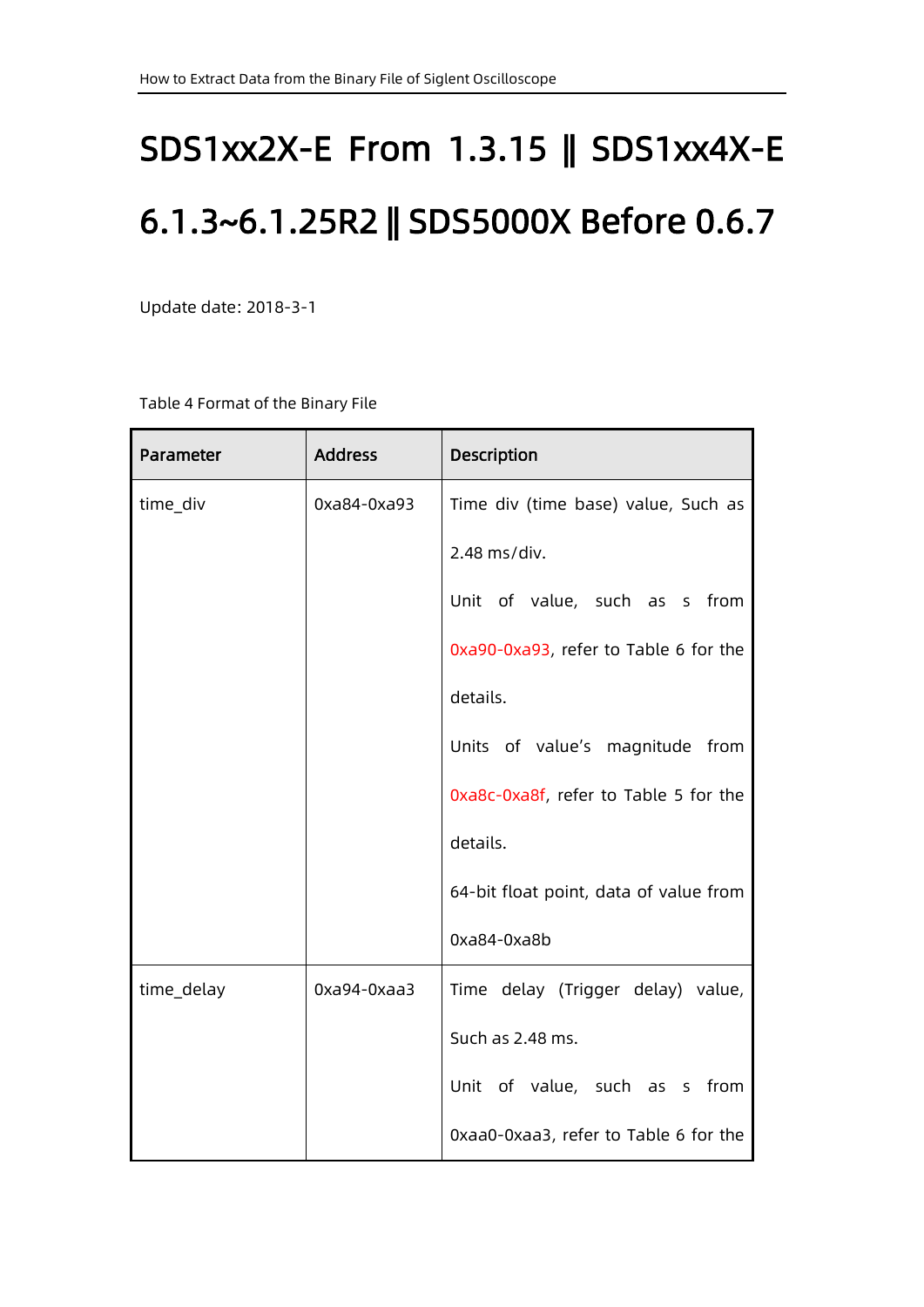|                  |             | details.                               |
|------------------|-------------|----------------------------------------|
|                  |             |                                        |
|                  |             | Units of value's magnitude from        |
|                  |             | 0xa9c-0xa9f, refer to Table 5 for the  |
|                  |             | details.                               |
|                  |             | 64-bit float point, data of value from |
|                  |             | 0xa94-0xa9b.                           |
| wave_length      | 0xaa4-0xaa7 | Wave length in units of sample         |
|                  |             | points.                                |
|                  |             | 32-bit integer                         |
| Sample_rate      | 0xaa8-0xab7 | Sample Rate value, Such as 500M        |
|                  |             | Sa/s.                                  |
|                  |             | units of value's magnitude from        |
|                  |             | 0xab0-0xab3, Refer to Table 6 for the  |
|                  |             | details.                               |
|                  |             | 64-bit float point, data of value from |
|                  |             | 0xaa8-0xaaf.                           |
| $ch1$ _on        | 0x44-0x47   | on/off status of CH1, 1 - ON, 0 - OFF  |
|                  |             | 32-bit signed integer, little endian.  |
| ch1_volt_div_val | 0x90-0x9f   | V/div value of CH1, such as 2.48       |
|                  |             | mV/div.                                |
|                  |             | Unit of value, such as V from          |
|                  |             | 0x9c-0x9f, refer to Table 6 for the    |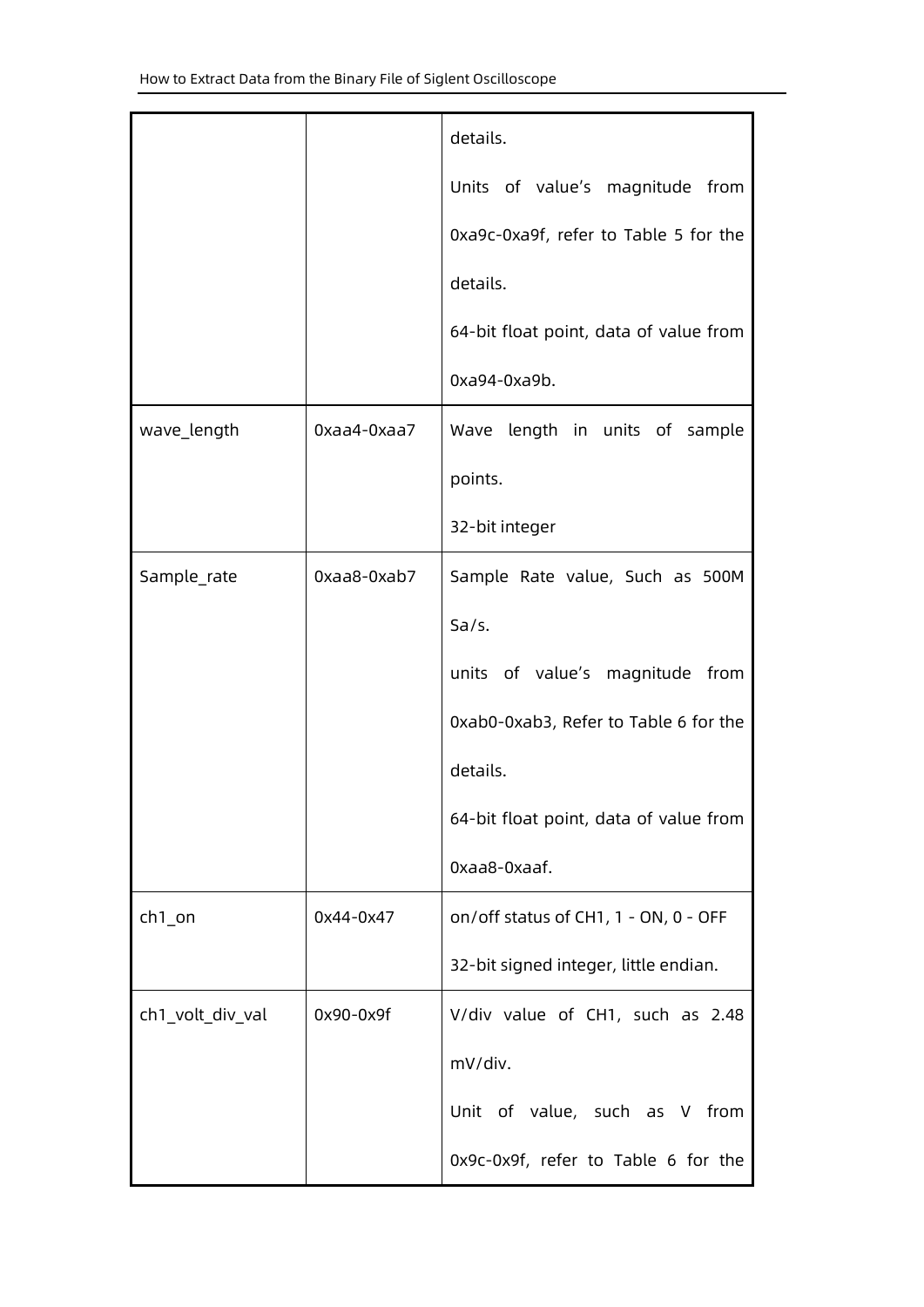|                    |             | details.                               |
|--------------------|-------------|----------------------------------------|
|                    |             | Units of value's magnitude from        |
|                    |             | 0x98-0x9b, refer to Table 5 for the    |
|                    |             | details.                               |
|                    |             | 64-bit float point, data of value from |
|                    |             | 0x90-0x97.                             |
| ch1_vert_offset    | $0xa0-0xaf$ | Offset value of CH1, such as 2.48 mV.  |
|                    |             | Unit of value, such as V from          |
|                    |             | 0xac-0xaf, refer to Table 6 for the    |
|                    |             | details.                               |
|                    |             | Units of value's magnitude from        |
|                    |             | 0xa8-0xab, refer to Table 5 for the    |
|                    |             | details.                               |
|                    |             | 64-bit float point, data of value from |
|                    |             | $0xa0-0xa7$ .                          |
| ch <sub>2_on</sub> | $0xc0-0xc3$ | on/off status of CH2 32-bit integer    |
| ch2_volt_div_val   | 0x10c-0x11b | V/div value of CH2, such as 2.48       |
|                    |             | mV/div.                                |
|                    |             | Unit of value, such as V from          |
|                    |             | 0x118-0x11b, refer to Table 6 for the  |
|                    |             | details.                               |
|                    |             | Units of value from 0x114-0x117,       |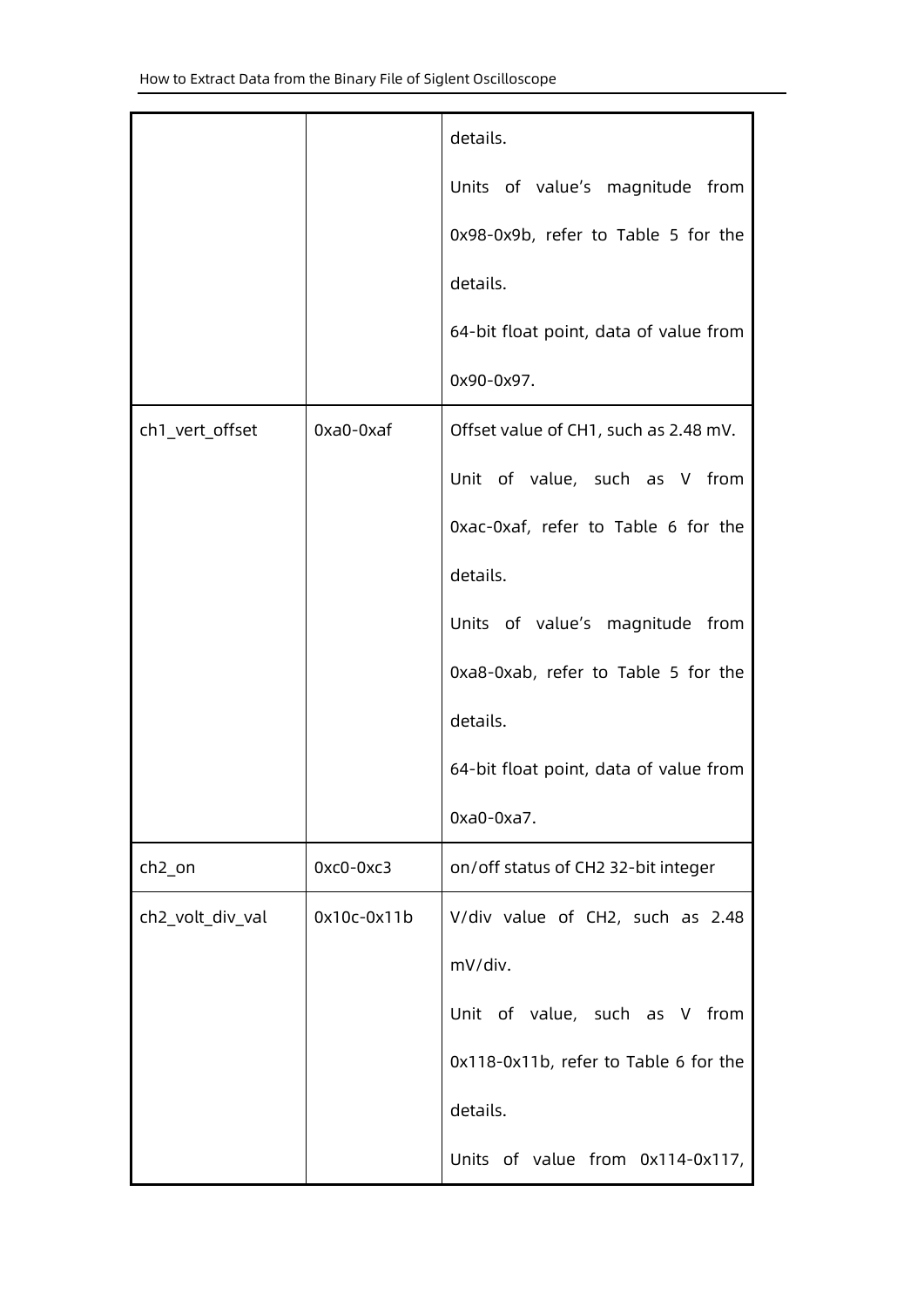|                  |               | refer to Table 5 for the details.      |
|------------------|---------------|----------------------------------------|
|                  |               | 64-bit float point, data of value from |
|                  |               | 10c-0x113.                             |
| ch2_vert_offset  | $0x11c-0x12b$ | Offset value of CH2, such as 2.48 mV.  |
|                  |               | Unit of value, such as V from          |
|                  |               | 0x128-0x12b, refer to Table 6 for the  |
|                  |               | details                                |
|                  |               | Units of value's magnitude from        |
|                  |               | 0x124-0x127, refer to Table 5 for the  |
|                  |               | details.                               |
|                  |               | 64-bit float point, data of value from |
|                  |               | 0x11c-0x123                            |
| $ch3_$ on        | 0x13c-0x13f   | on/off status of CH3 32-bit integer    |
| ch3_volt_div_val | 0x188-0x197   | V/div value of CH3, such as 2.48       |
|                  |               | mV/div.                                |
|                  |               | Unit of value, such as V from          |
|                  |               | 0x194-0x197, refer to Table 6 for the  |
|                  |               | details.                               |
|                  |               | Units of value's magnitude from        |
|                  |               |                                        |
|                  |               | 0x190-0x193 refer to Table 5 for the   |
|                  |               | details.                               |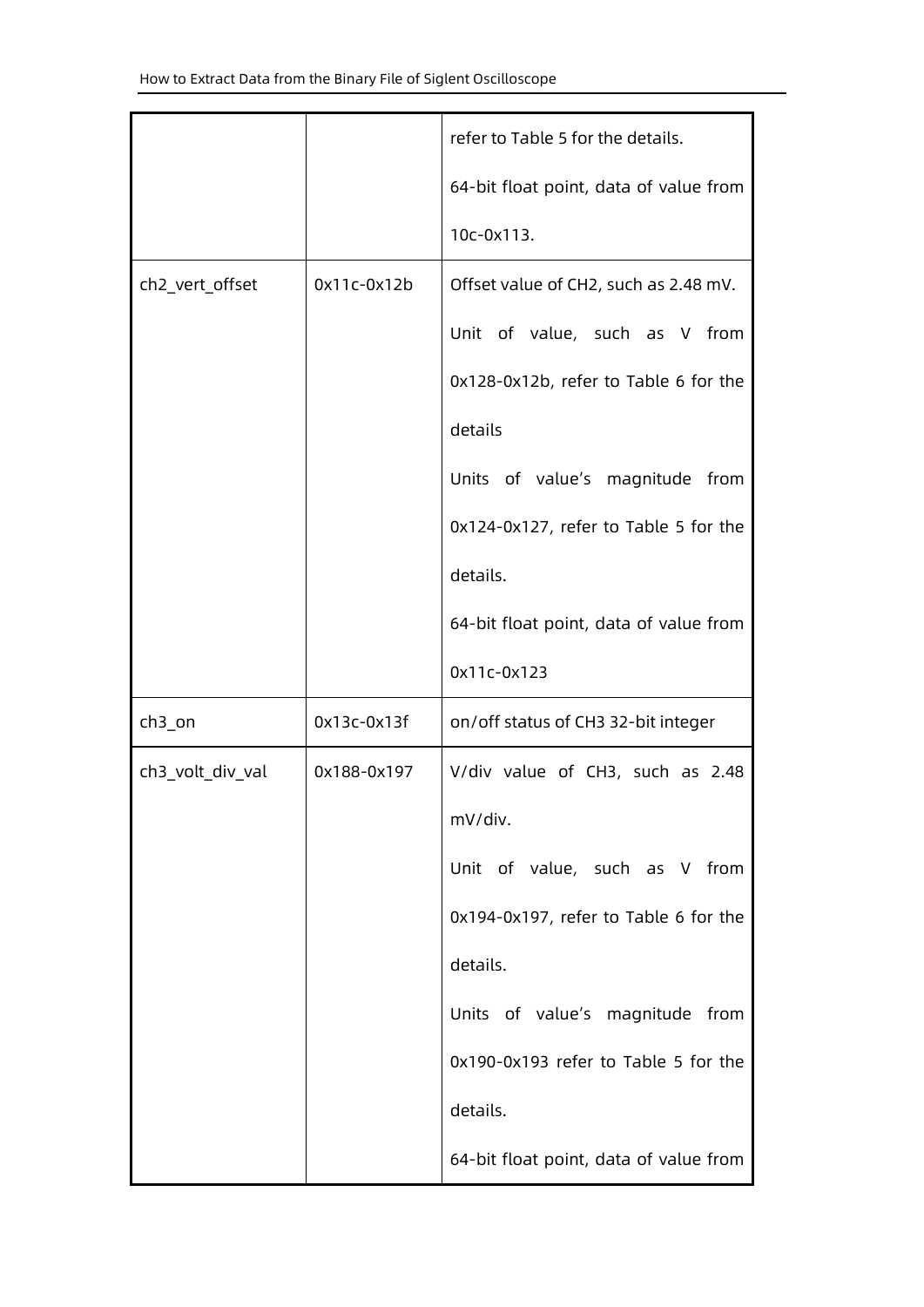|                  |             | 0x188-0x18f.                           |
|------------------|-------------|----------------------------------------|
| ch3_vert_offset  | 0x198-0x1a7 | Offset value of CH3, such as 2.48 mV.  |
|                  |             | Unit of value, such as V from          |
|                  |             | 0x1a4-0x1a7, refer to Table 6 for the  |
|                  |             | details.                               |
|                  |             | Units of value's magnitude from        |
|                  |             | 0x1a0-0x1a3, refer to Table 5 for the  |
|                  |             | details.                               |
|                  |             | 64-bit float point, data of value from |
|                  |             | 0x198-0x19f.                           |
| ch4_on           | 0x1b8-0x1bb | on/off status of CH4 32-bit integer    |
| ch4_volt_div_val | 0x204-0x213 | V/div value of CH4, such as 2.48       |
|                  |             | mV/div.                                |
|                  |             | Unit of value, such as V from          |
|                  |             | 0x210-0x213, refer to Table 6 for the  |
|                  |             | details.                               |
|                  |             | units of value's magnitude from        |
|                  |             | 0x20c-0x20f, Refer to Table 5 for the  |
|                  |             | details.                               |
|                  |             | 64-bit float point, data of value from |
|                  |             | 0x204-0x20b.                           |
| ch4_vert_offset  | 0x214-0x223 | Offset value of CH4, such as 2.48 mV.  |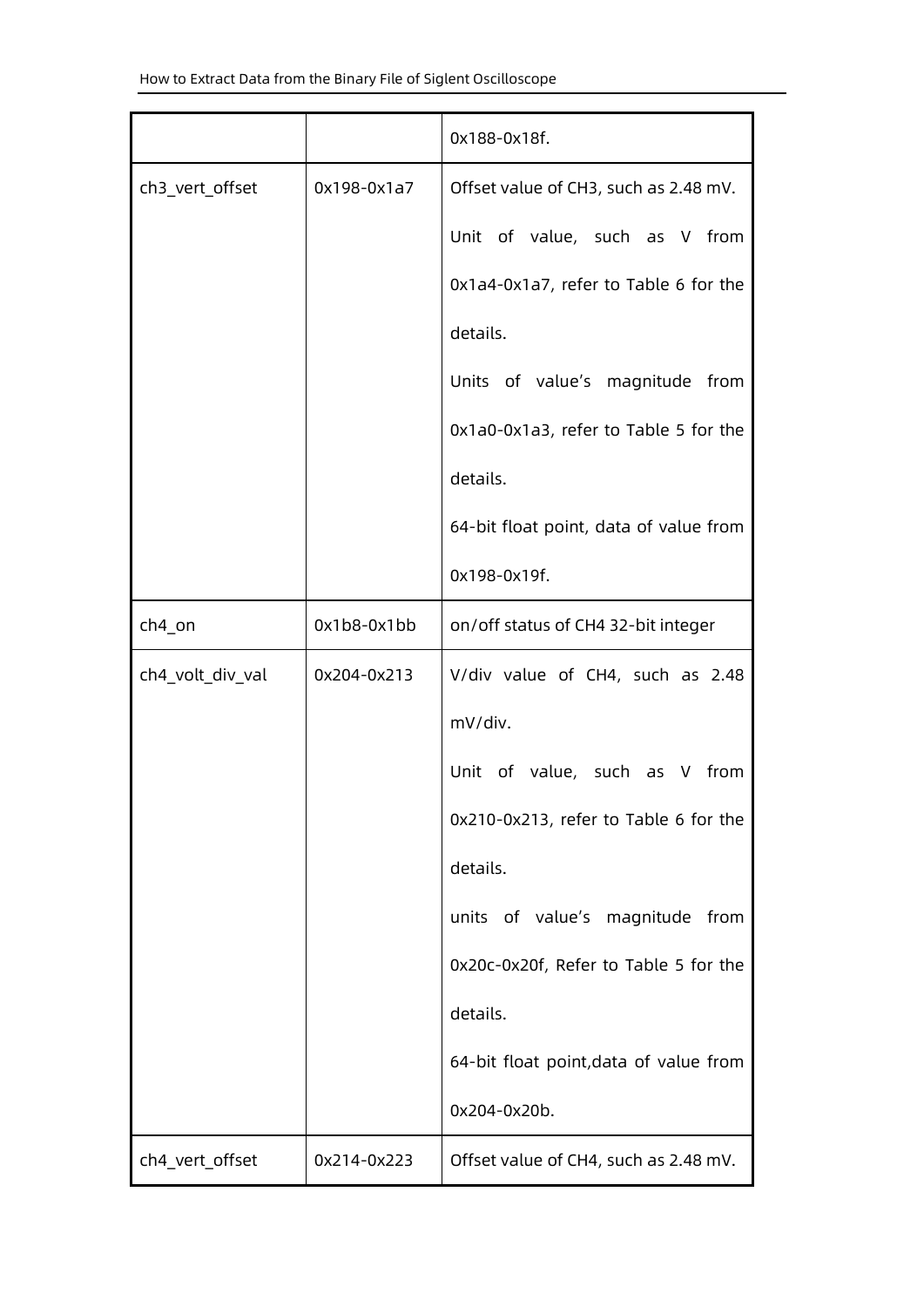|          |                 | Unit of value, such as V from          |
|----------|-----------------|----------------------------------------|
|          |                 | 0x220-0x223, refer to Table 6 for the  |
|          |                 | details                                |
|          |                 | Units of value's magnitude from        |
|          |                 | 0x21c-0x21f, refer to Table 5 for the  |
|          |                 | details                                |
|          |                 | 64-bit float point, data of value from |
|          |                 | 0x214-0x21b.                           |
| reserved | $0x8a04-0x8a07$ | reserved                               |
| reserved | 0x82f8-0x82fb   | reserved                               |
| reserved | 0x83f4-0x83f7   | reserved                               |
| reserved | 0x83f8-0x83fb   | reserved                               |
| reserved | 0x83fc-0x83ff   | reserved                               |
| reserved | 0x8400-0x8403   | reserved                               |
| reserved | 0x8404-0x8407   | reserved                               |
| reserved | 0x8408-0x840b   | reserved                               |
| reserved | 0x840c-0x840f   | reserved                               |
| reserved | 0x8410-0x8413   | reserved                               |
| reserved | 0x8414-0x8417   | reserved                               |
| reserved | 0x8418-0x841b   | reserved                               |
| reserved | 0x841c-0x841f   | reserved                               |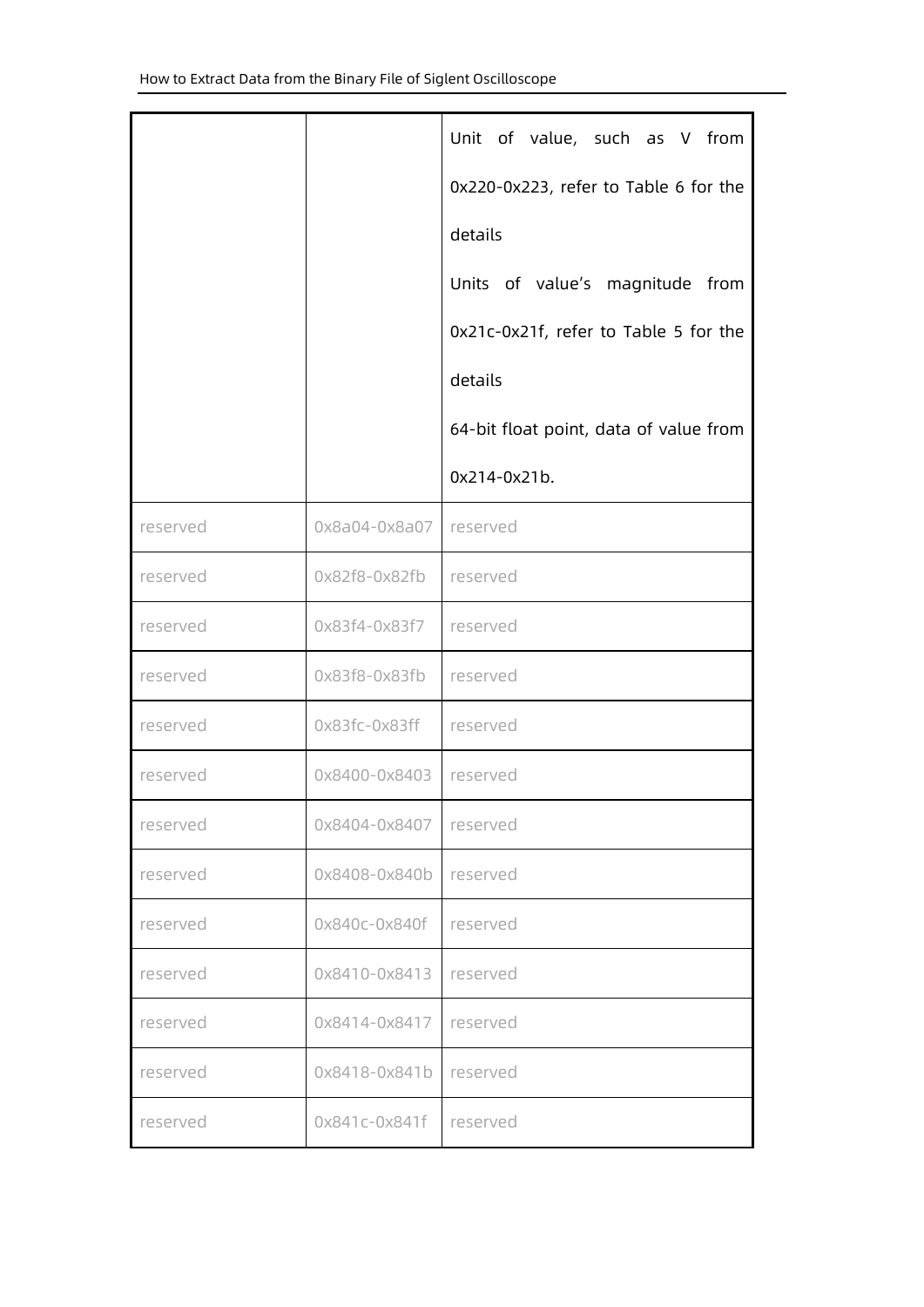#### How to Extract Data from the Binary File of Siglent Oscilloscope

| reserved | 0x8420-0x8423 | reserved                            |
|----------|---------------|-------------------------------------|
| reserved | 0x8424-0x8427 | reserved                            |
| reserved | 0x8428-0x842b | reserved                            |
| reserved | 0x842c-0x842f | reserved                            |
| reserved | 0x8430-0x8433 | reserved                            |
|          |               |                                     |
| data     | $0x8a60$ -end | Data from analog channel 1 to       |
|          |               | channel 4. Only data of the enabled |
|          |               | channel(s) are stored to the file.  |
|          |               | 8-bit unsigned integer for analog   |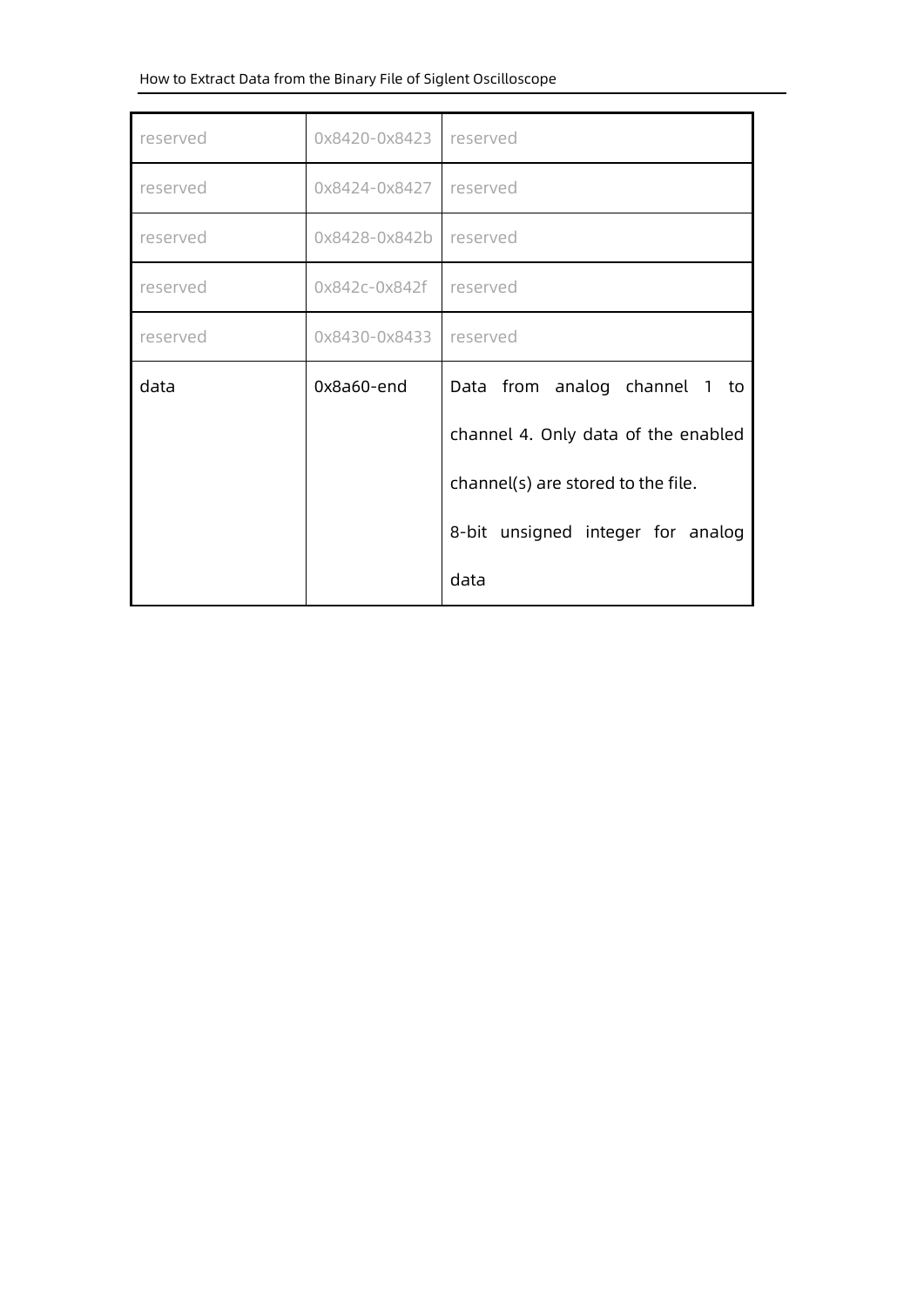#### <span id="page-17-1"></span>Table 5 Magnitude Table

| Index          | SDS1000X-E   |
|----------------|--------------|
| 0              | <b>YOCTO</b> |
| 1              | <b>ZEPTO</b> |
| $\overline{2}$ | <b>ATTO</b>  |
| 3              | <b>FEMTO</b> |
| 4              | <b>PICO</b>  |
| 5              | <b>NANO</b>  |
| 6              | <b>MICRO</b> |
| 7              | MILLI        |
| 8              | IU           |
| 9              | KILO         |
| 10             | <b>MEGA</b>  |
| 11             | GIGA         |
| 12             | <b>TERA</b>  |
| 13             | <b>PETA</b>  |

#### <span id="page-17-0"></span>Table 6 Units Table

| Index | SDS1000X-E   Index |    | <b>SDS1000X-E</b> |
|-------|--------------------|----|-------------------|
|       |                    | 14 |                   |
|       | А                  | 15 | <b>SA</b>         |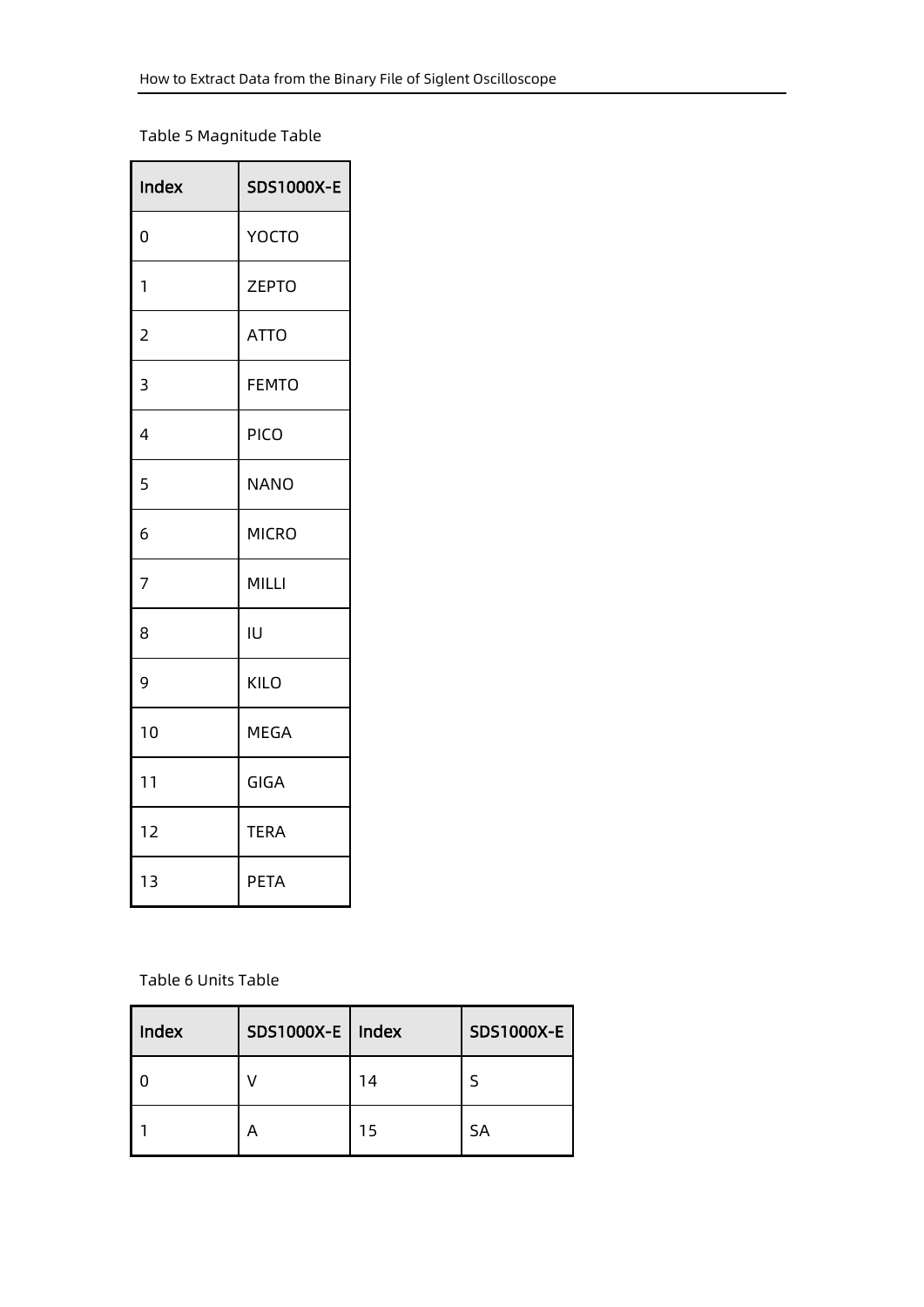| Index          | SDS1000X-E | Index | <b>SDS1000X-E</b> |
|----------------|------------|-------|-------------------|
| $\overline{2}$ | VV         | 16    | <b>PTS</b>        |
| 3              | AA         | 17    | <b>NULL</b>       |
| $\overline{4}$ | OU         | 18    | DB                |
| 5              | W          | 19    | <b>DBV</b>        |
| 6              | SQRT_V     | 20    | <b>DBA</b>        |
| $\overline{7}$ | SQRT_A     | 21    | <b>VPP</b>        |
| 8              | INTEGRAL_V | 22    | VDC               |
| 9              | INTEGRAL_A | 23    | <b>DBM</b>        |
| 10             | $DT_V$     |       |                   |
| 11             | DT_A       |       |                   |
| 12             | DT_DIV     |       |                   |
| 13             | Hz         |       |                   |

## <span id="page-18-0"></span>Convert the Data to Voltage

voltage = (data-128) \* ch\_volt\_div\_val /1000/code\_per\_div + ch\_vert\_offset

[example]

 $code\_per\_div = 50$  # total data code in a horizontal division, on

SDS1000X-E is 25

 $data = 194$   $\#$  got from the binary file

ch\_volt\_div\_val = 5000 mV/div  $#$  V/div, in units of mV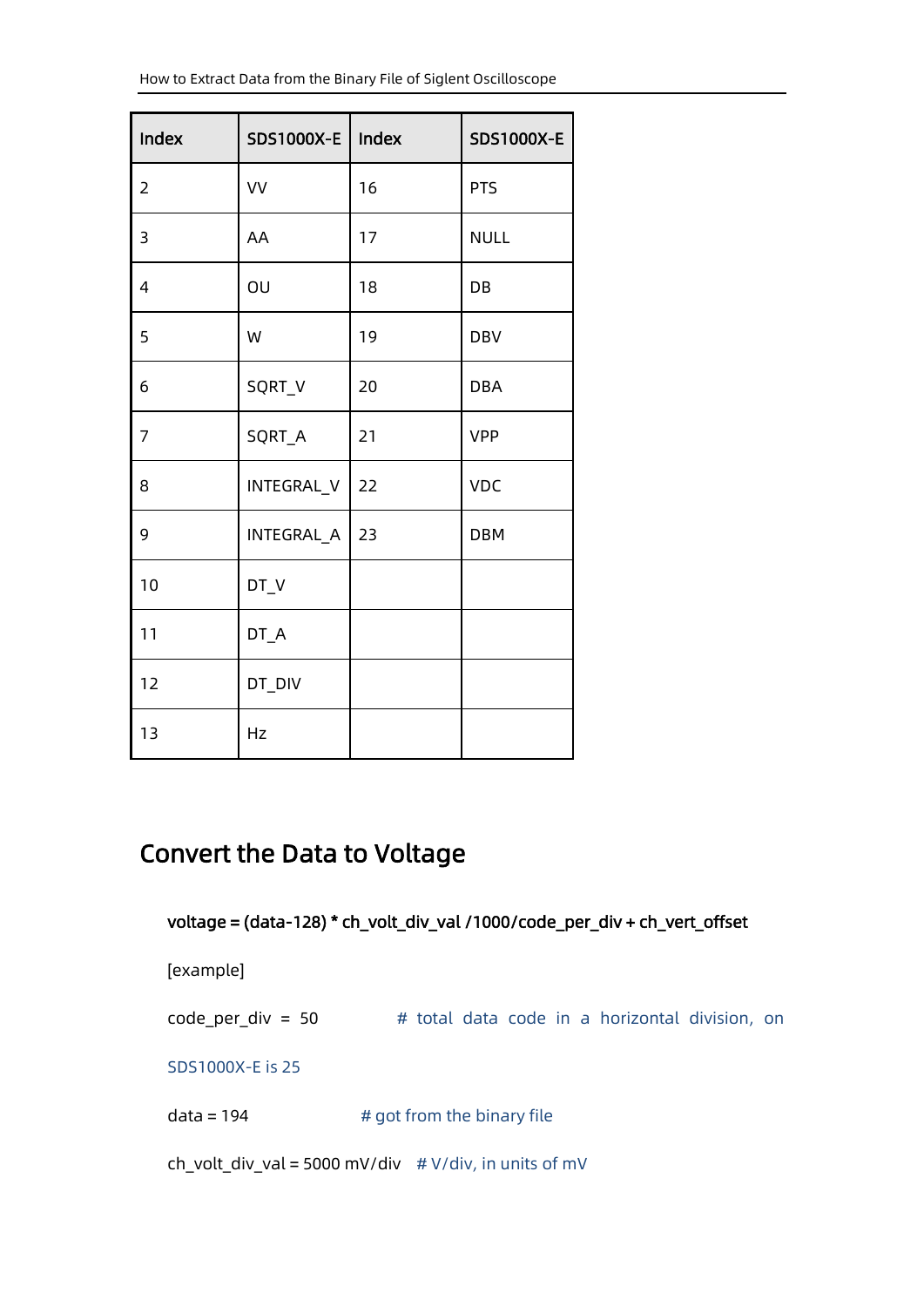$ch\_vert\_offset$  = -7.7 V # vertical offset

So:

voltage = (194-128) \* 5000/1000/25+(-7.7) = 5.5 V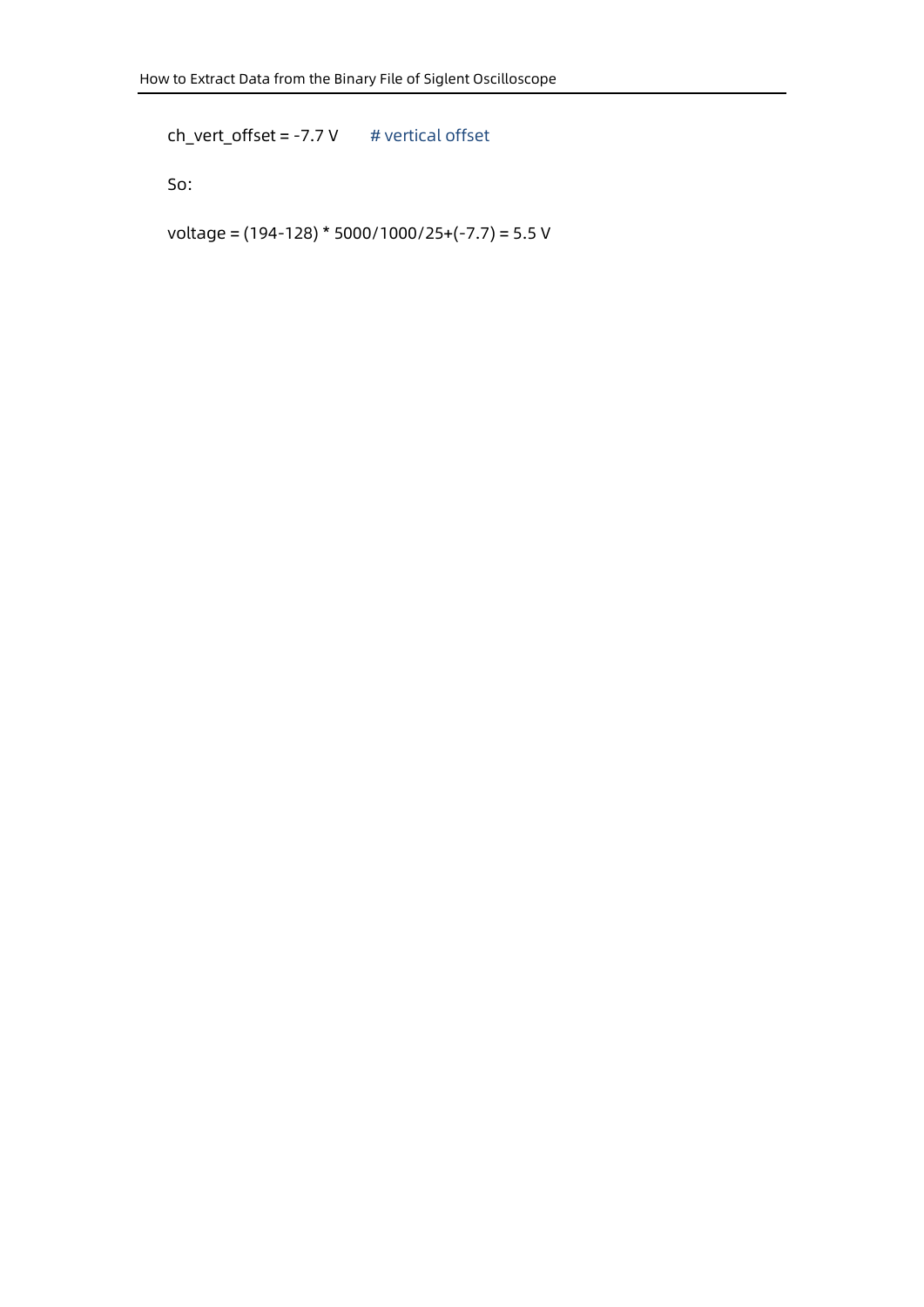# <span id="page-20-0"></span>SDS1xx4X-E From 6.1.25R3 || SDS2000X-E From 1.1.8 || SDS5000X 0.6.7~0.8.5R2 || SDS2000X+ 1.1.6~1.2.3

Update date: 2018-6-15

Table 7 Format of the Binary File

| Parameter          | <b>Address</b> | <b>Description</b>                       |
|--------------------|----------------|------------------------------------------|
| $ch1$ _on          | 0x00-0x03      | on/off status of CH1, 1 - ON, 0 - OFF    |
|                    |                | 32-bit signed integer.                   |
| ch <sub>2_on</sub> | 0x04-0x07      | on/off status of CH2, 1 - ON, 0 - OFF    |
|                    |                | 32-bit integer                           |
| $ch3_$ on          | 0x08-0x0b      | on/off status of CH3, 1 - ON, 0 - OFF    |
|                    |                | 32-bit integer                           |
| ch4_on             | 0x0c-0x0f      | on/off status of CH4, 1 - ON, 0 - OFF    |
|                    |                | 32-bit integer                           |
| ch1_volt_div_val   | $0x10-0x1f$    | V/div value of CH1, such as 2.48         |
|                    |                | mV/div.                                  |
|                    |                | Unit of value, such as V from 0x1c-0x1f, |
|                    |                | refer to Table 8 for the details.        |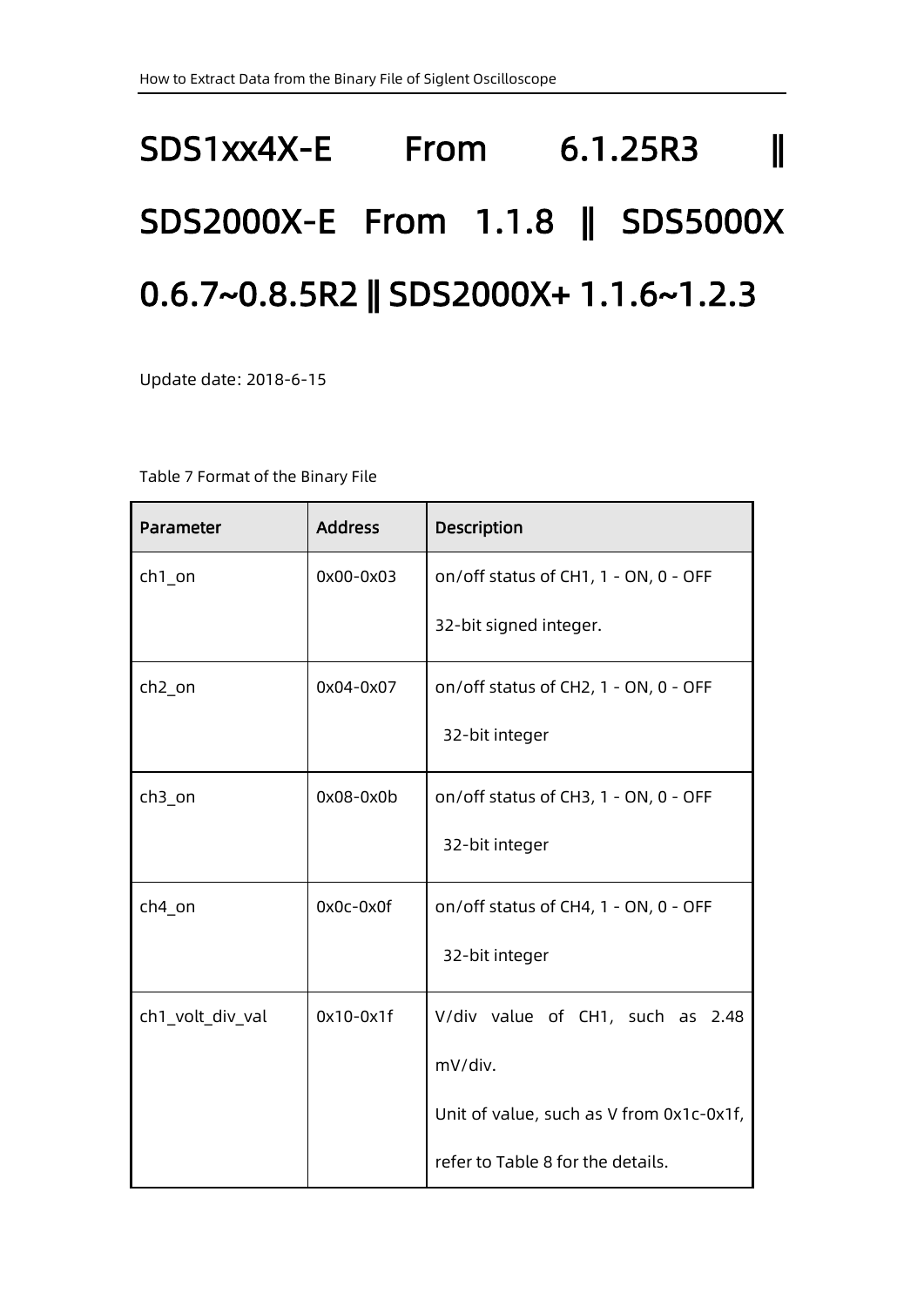|                  |             | Units of value's magnitude (MICRO)       |
|------------------|-------------|------------------------------------------|
|                  |             | from 0x18-0x1b, refer to Table 8 for the |
|                  |             | details.                                 |
|                  |             | 64-bit float point, data of value from   |
|                  |             | 0x10-0x17.                               |
| ch2_volt_div_val | $0x20-0x2f$ | V/div value of CH2, such as 2.48         |
|                  |             | mV/div.                                  |
|                  |             | Unit of value, such as V from 0x2c-0x2f, |
|                  |             | refer to Table 9 for the details.        |
|                  |             | Units of value's magnitude (MICRO)       |
|                  |             | from 0x28-0x2b, refer to Table 8 for the |
|                  |             | details.                                 |
|                  |             | 64-bit float point, data of value from   |
|                  |             | 0x20-0x27.                               |
| ch3_volt_div_val | 0x30-0x3f   | V/div value of CH3, such as 2.48         |
|                  |             | mV/div.                                  |
|                  |             | Unit of value, such as V from 0x3c-0x3f, |
|                  |             | refer to Table 9 for the details.        |
|                  |             | Units of value's magnitude (MICRO)       |
|                  |             | from 0x38-0x3b, refer to Table 8 for the |
|                  |             | details.                                 |
|                  |             | 64-bit float point, data of value from   |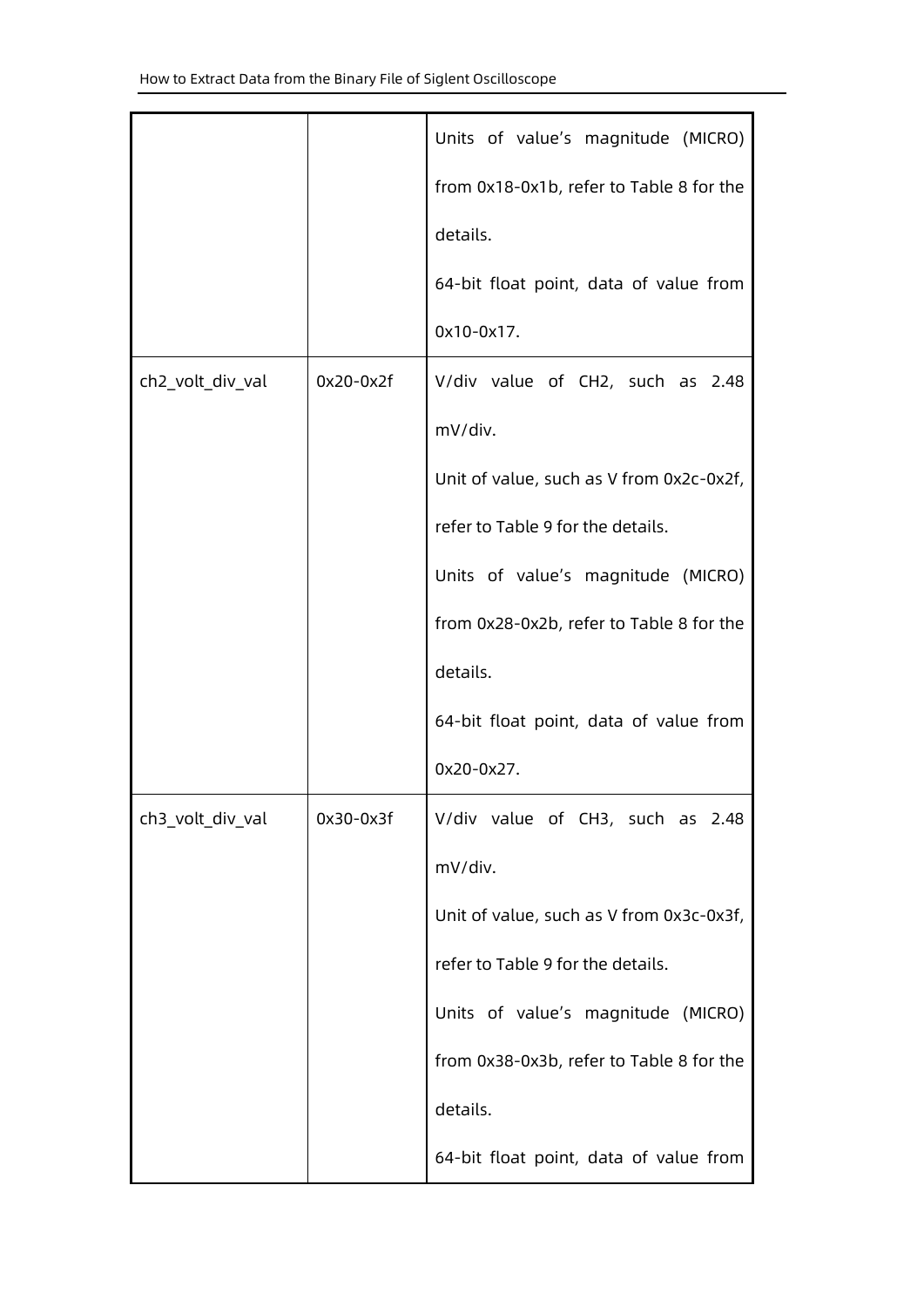|                  |             | 0x30-0x37.                               |
|------------------|-------------|------------------------------------------|
|                  |             |                                          |
| ch4_volt_div_val | $0x40-0x4f$ | V/div value of CH4, such as 2.48         |
|                  |             | mV/div.                                  |
|                  |             | Unit of value, such as V from 0x4c-0x4f, |
|                  |             | refer to Table 9 for the details.        |
|                  |             | Units of value's magnitude (MICRO)       |
|                  |             | from 0x48-0x4b, refer to Table 8 for the |
|                  |             | details.                                 |
|                  |             | 64-bit float point, data of value from   |
|                  |             | 0x40-0x47.                               |
| ch1_vert_offset  | $0x50-0x5f$ | Offset value of CH1, such as 2.48 mV.    |
|                  |             | Unit of value, such as V from 0x5c-0x5f, |
|                  |             | refer to Table 9 for the details.        |
|                  |             | Units of value's magnitude (MICRO)       |
|                  |             | from 0x58-0x5b, refer to Table 8 for the |
|                  |             | details.                                 |
|                  |             | 64-bit float point, data of value from   |
|                  |             | 0x50-0x57.                               |
| ch2_vert_offset  | 0x60-0x6f   | Offset value of CH2, such as 2.48 mV.    |
|                  |             | Unit of value, such as V from 0x6c-0x6f, |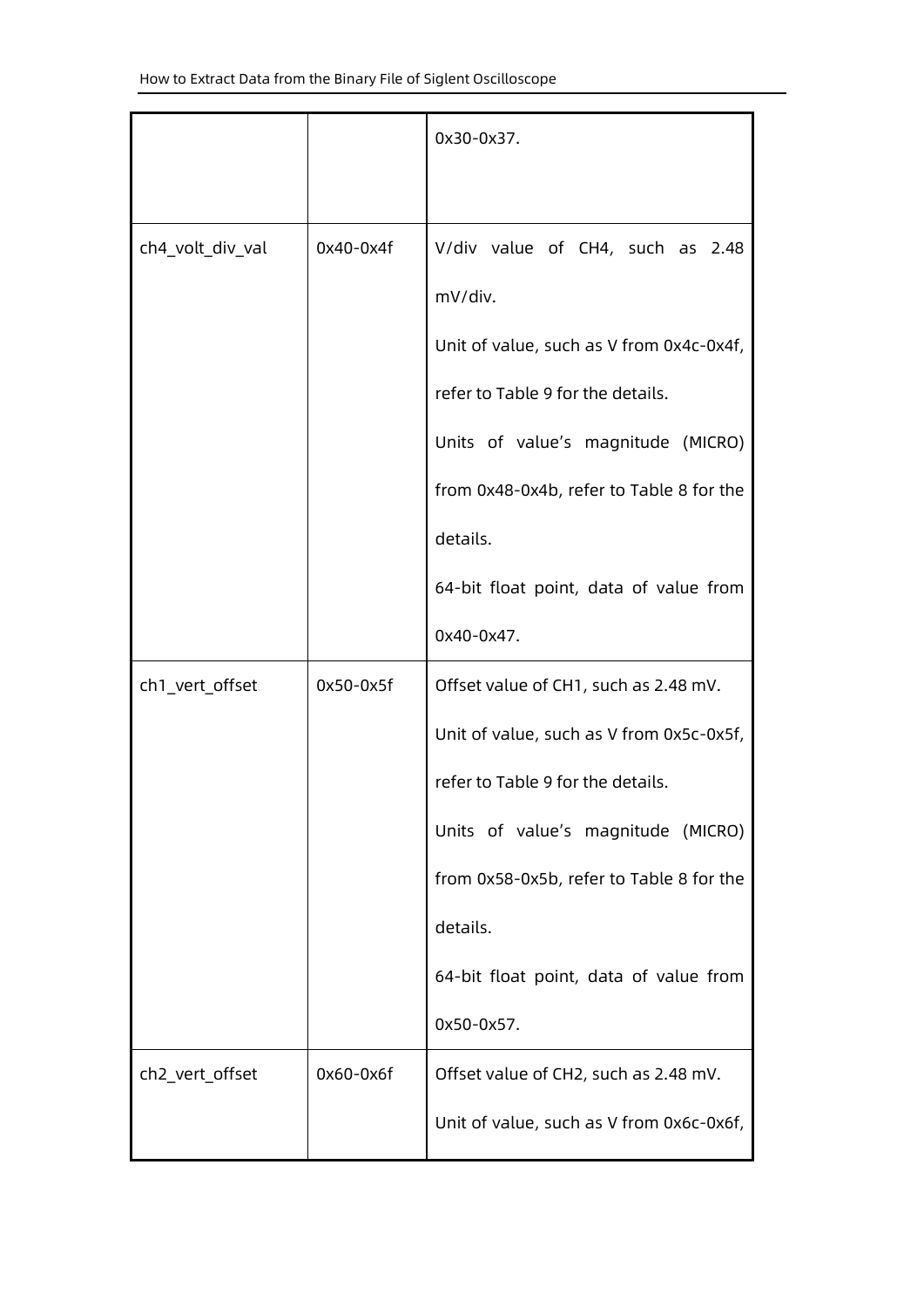|                 |             | refer to Table 9 for the details.        |
|-----------------|-------------|------------------------------------------|
|                 |             | Units of value's magnitude (MICRO)       |
|                 |             | from 0x68-0x6b, refer to Table 8 for the |
|                 |             | details.                                 |
|                 |             | 64-bit float point, data of value from   |
|                 |             | 0x60-0x67.                               |
| ch3_vert_offset | $0x70-0x7f$ | Offset value of CH3, such as 2.48 mV.    |
|                 |             | Unit of value, such as V from 0x7c-0x7f, |
|                 |             | refer to Table 9 for the details.        |
|                 |             | Units of value's magnitude (MICRO)       |
|                 |             | from 0x78-0x7b, refer to Table 8 for the |
|                 |             | details.                                 |
|                 |             |                                          |
|                 |             | 64-bit float point, data of value from   |
|                 |             | 0x70-0x77.                               |
| ch4_vert_offset | 0x80-0x8f   | Offset value of CH4, such as 2.48 mV.    |
|                 |             | Unit of value, such as V from 0x8c-0x8f, |
|                 |             | refer to Table 9 for the details.        |
|                 |             | Units of value's magnitude (MICRO)       |
|                 |             | from 0x88-0x8b, refer to Table 8 for the |
|                 |             | details.                                 |
|                 |             | 64-bit float point, data of value from   |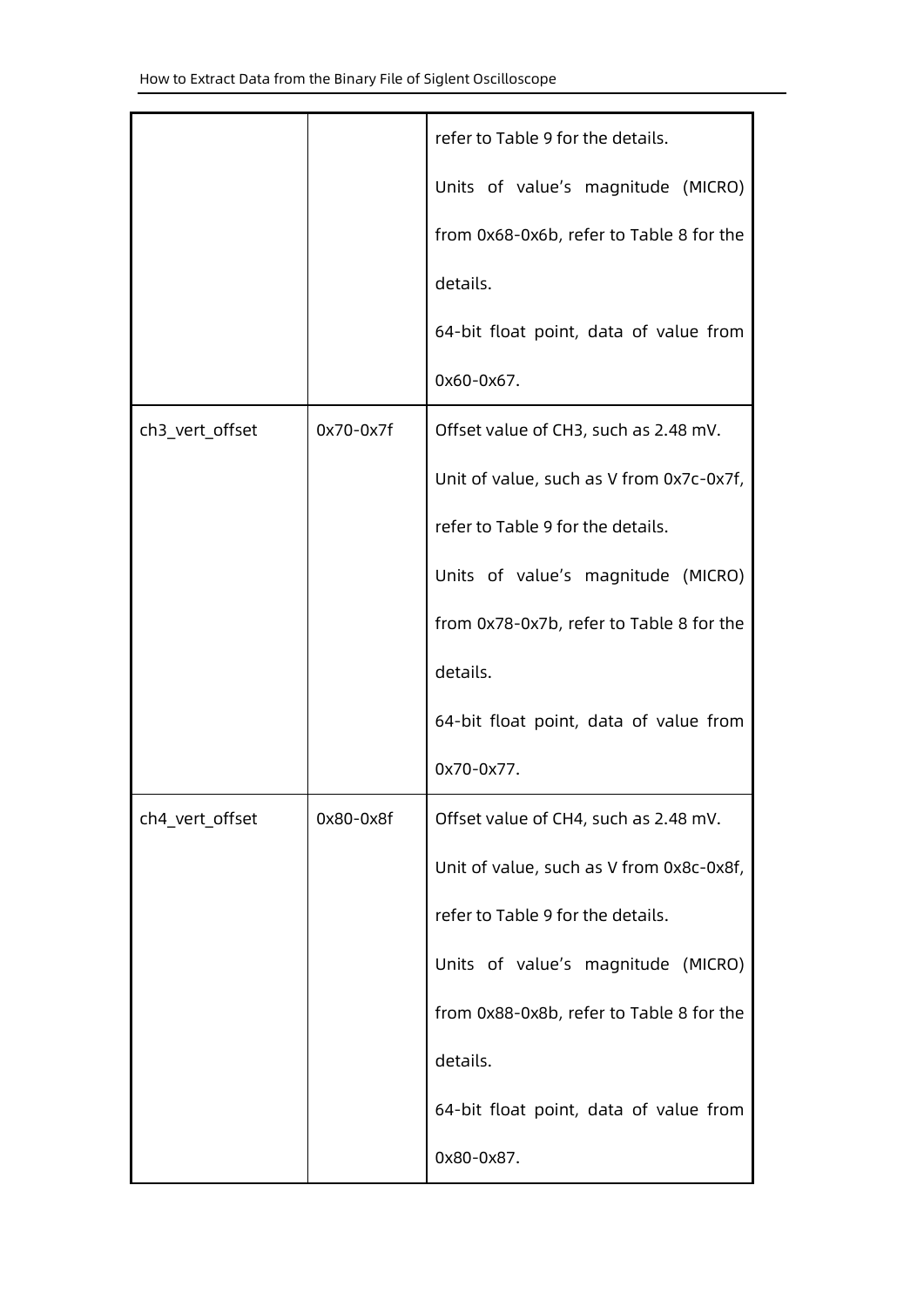| digital_on | 0x90-0x93   | on/off status of digital, 1 - ON, 0 - OFF |  |
|------------|-------------|-------------------------------------------|--|
|            |             | 32-bit integer                            |  |
| d0_d15_on  | 0x94-0xd3   | on/off status of d0-d15, 1 - ON, 0 - OFF  |  |
|            |             | 32-bit integer                            |  |
|            |             | d0:0x94-0x97 d8:0xb4-0xb7                 |  |
|            |             | d1:0x98-0x9b<br>d9:0xb8-0xbb              |  |
|            |             | d2:0x9c-0x9f<br>d10:0xbc-0xbf             |  |
|            |             | d3:0xa0-0xa3<br>d11:0xc0-0xc3             |  |
|            |             | d4: 0xa4-0xa7<br>d12:0xc4-0xc7            |  |
|            |             | d5: 0xa8-0xab<br>d13:0xc8-0xcb            |  |
|            |             | d6: 0xac-0xaf d14:0xcc-0xcf               |  |
|            |             | d7: 0xb0-0xb3<br>d15:0xd0-0xd3            |  |
| time_div   | $0xd4-0xe3$ | Time div (time base) value, Such as 2.48  |  |
|            |             | ms/div.                                   |  |
|            |             | Unit of value, such as s from 0xe0-0xe3,  |  |
|            |             | refer to Table 9 for the details.         |  |
|            |             | Units of value's magnitude (MICRO)        |  |
|            |             | from 0xdc-0xdf, refer to Table 8 for the  |  |
|            |             | details.                                  |  |
|            |             | 64-bit float point, data of value from    |  |
|            |             | 0xd4-0xdb.                                |  |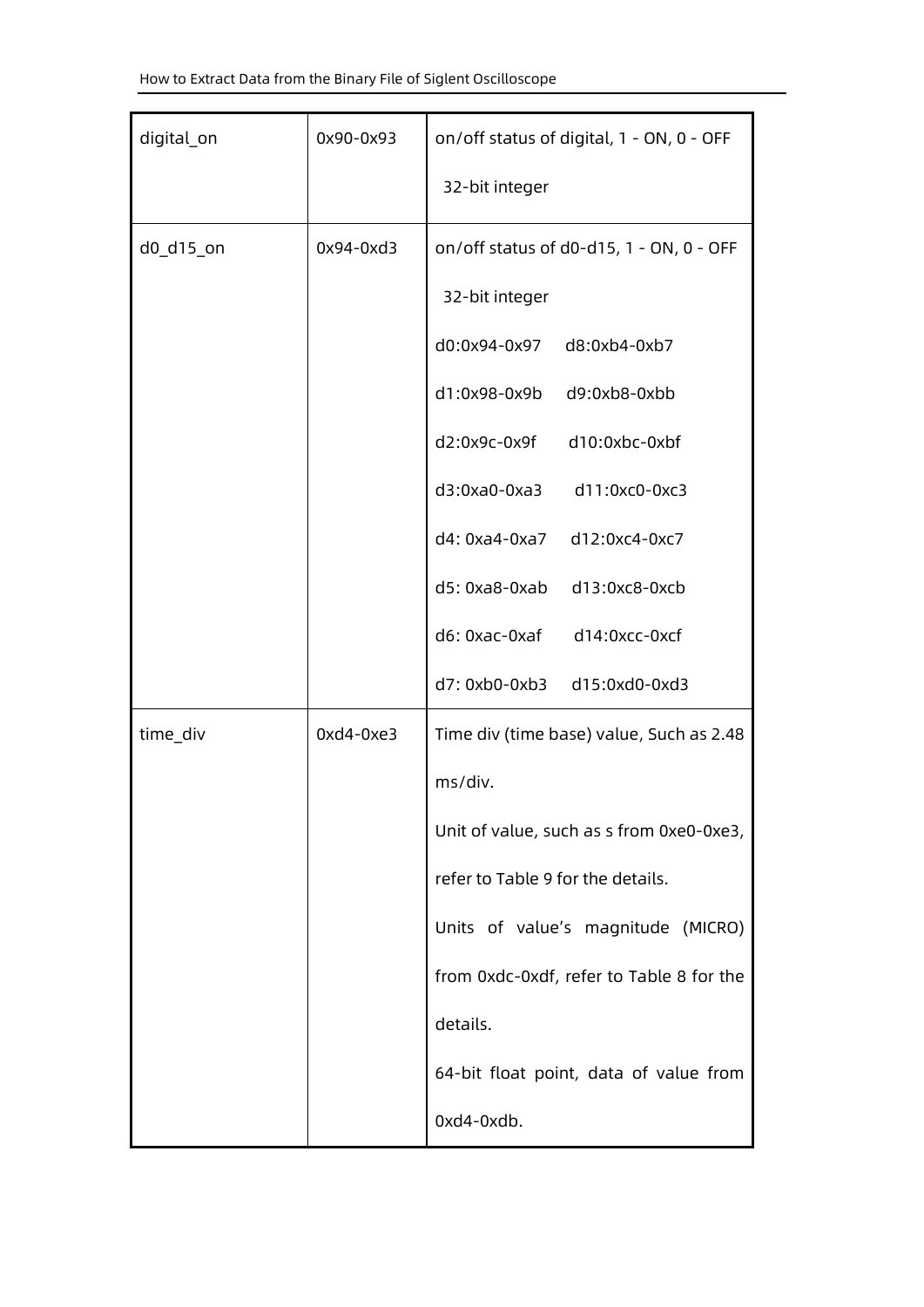| time_delay  | $0xe4-0xf3$ | Time delay (Trigger delay) value, Such   |
|-------------|-------------|------------------------------------------|
|             |             | as 2.48 ms.                              |
|             |             | Unit of value, such as s from 0xf0-0xf3, |
|             |             | refer to Table 9 for the details.        |
|             |             | Units of value's magnitude (MICRO)       |
|             |             | from 0xec-0xef, refer to Table 8 for the |
|             |             | details.                                 |
|             |             | 64-bit float point, data of value from   |
|             |             | 0xe4-0xeb                                |
| wave_length | $0xf4-0xf7$ | Wave length of the data points for       |
|             |             | analog channel.                          |
|             |             | 32-bit integer                           |
| Sample_rate | 0xf8-0x107  | Sample Rate value for analog channel,    |
|             |             | Such as 500M Sa/s.                       |
|             |             | Unit of value, such as Sa from           |
|             |             | 0x104-0x107, refer to Table 9 for the    |
|             |             | details.                                 |
|             |             | Units of value's magnitude (MEGA) from   |
|             |             | 0x100-0x103, Refer to Table 8 for the    |
|             |             | details.                                 |
|             |             | 64-bit float point, data of value from   |
|             |             | 0xf8-0xff.                               |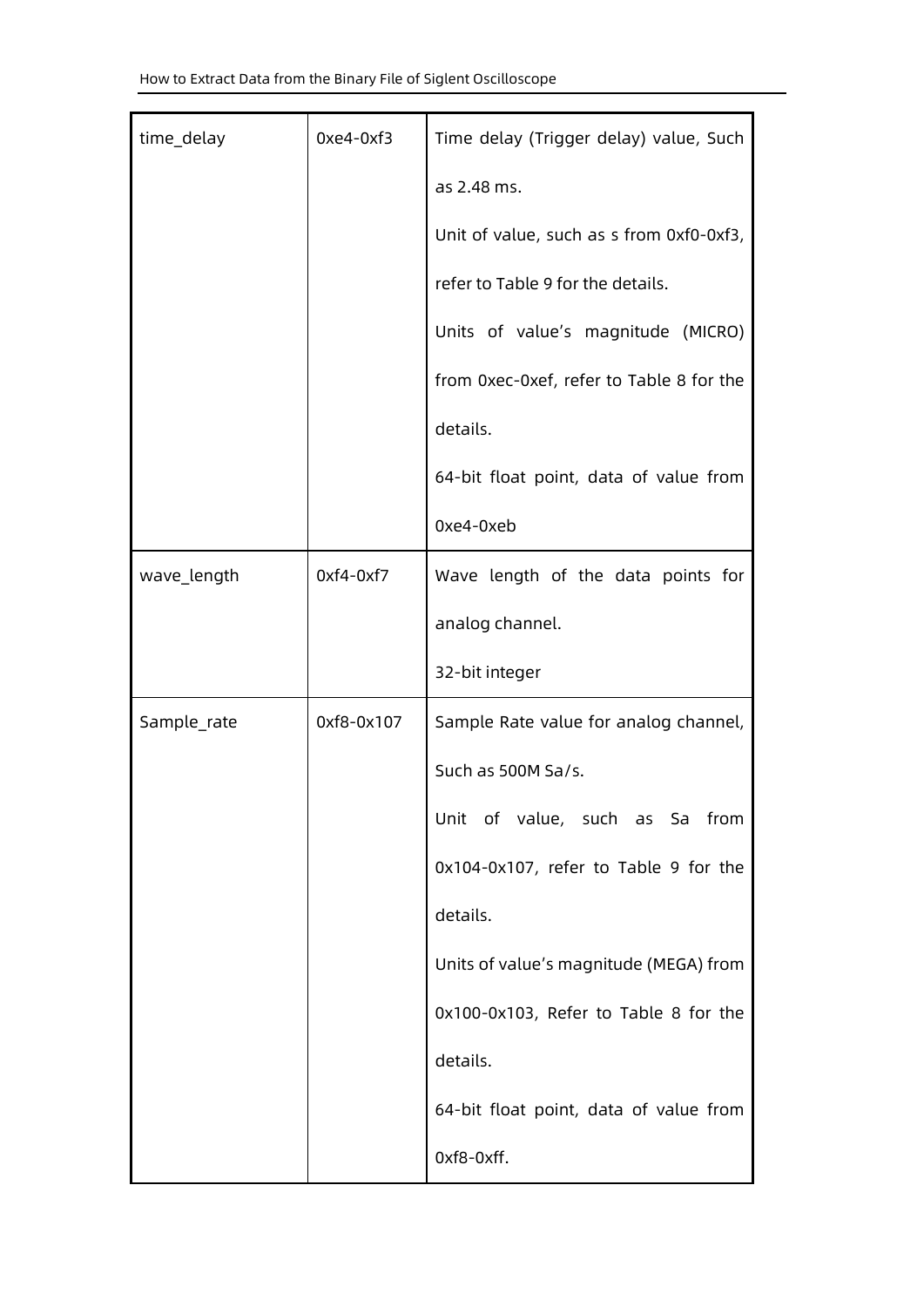| digital_wave_length | 0x108-0x10b     | Wave length of the data points for       |
|---------------------|-----------------|------------------------------------------|
|                     |                 | digital.                                 |
|                     |                 | 32-bit integer                           |
| digital_sample_rate | 0x10c-0x11b     | Sample Rate value for digital, Such as   |
|                     |                 | 500M Sa/s.                               |
|                     |                 | Unit of value, such as Sa from           |
|                     |                 | 0x118-0x11b, refer to Table 9 for the    |
|                     |                 | details.                                 |
|                     |                 | Units of value's magnitude (MEGA) from   |
|                     |                 | 0x114-0x117, Refer to Table 8 for the    |
|                     |                 | details.                                 |
|                     |                 | 64-bit float point, data of value from   |
|                     |                 | 0x10c-0x113.                             |
| reserved            | $0x11c$ ~       | reserved                                 |
| $\cdots$            |                 |                                          |
| reserved            | $\sim$ 0 x 7 ff | reserved                                 |
| Wave_data           | 0x800-end       | Data from CH1 to D15. Only data of the   |
|                     |                 | enabled channel(s) are stored to the     |
|                     |                 | file.                                    |
|                     |                 | I.E.                                     |
|                     |                 | if there are data of all channels(Ch1 to |
|                     |                 | D15), and wave_length from 0xf4-0xf7     |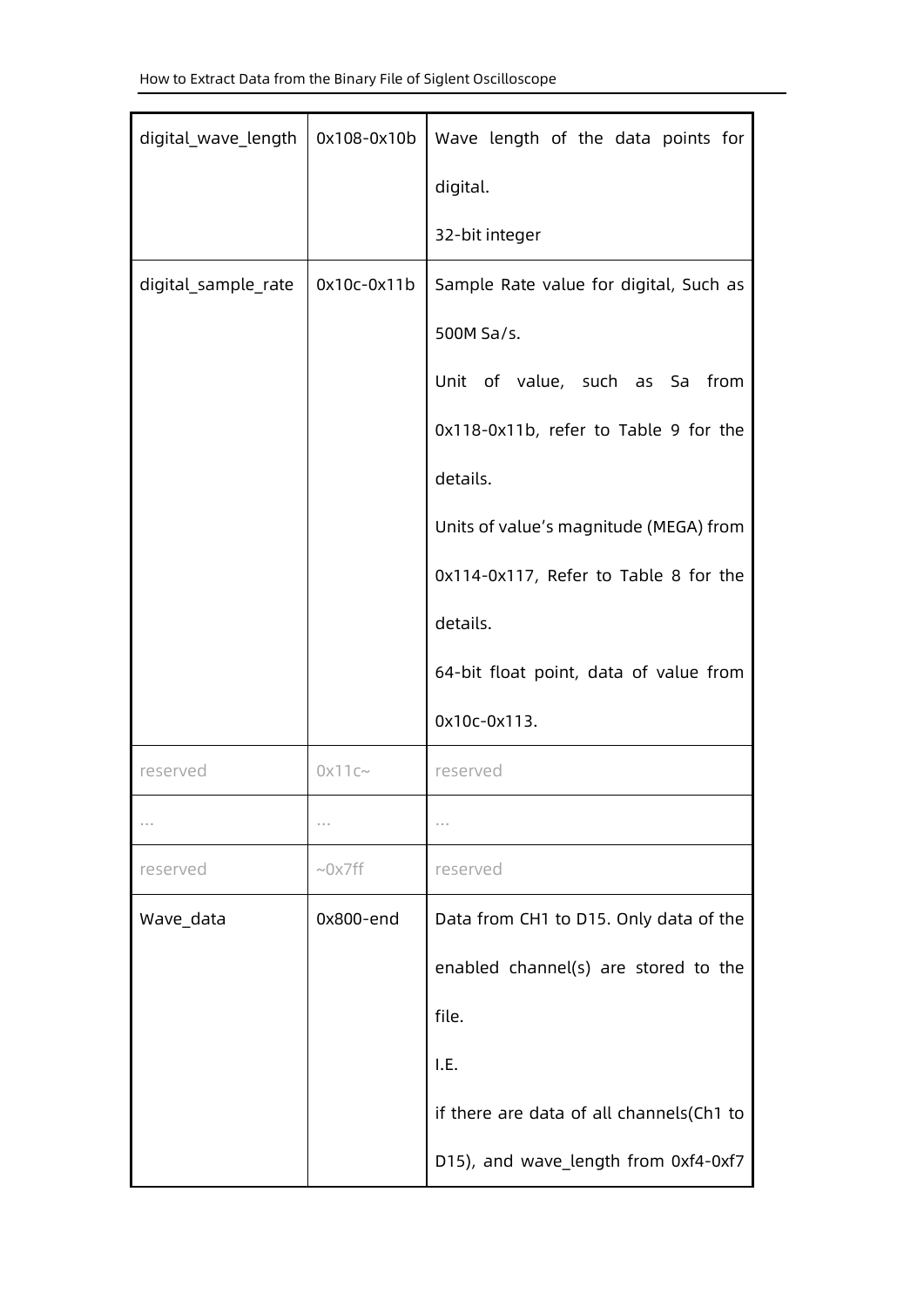|  | is 700(0x2bc).                         |
|--|----------------------------------------|
|  | Data of CH1 is from 0x800 to 0xabb.    |
|  | Data of CH2 is from 0xabc to 0xd77.    |
|  | CH3 and CH4 are the same.              |
|  | Next block is the data of D0. The data |
|  | length (digital_wave_length)<br>from   |
|  | 0x108-0x10b is 1400.                   |
|  | Data of D0 is from 0x12f0 to 0x1867.   |
|  | D1~D15 are the same.                   |

<span id="page-27-0"></span>Table 8 Magnitude Table

| Index | Magnitude    | Index | Magnitude   |
|-------|--------------|-------|-------------|
| 0     | <b>YOCTO</b> | 7     | MILLI       |
| 1     | <b>ZEPTO</b> | 8     | IU          |
| 2     | <b>ATTO</b>  | 9     | <b>KILO</b> |
| 3     | <b>FEMTO</b> | 10    | <b>MEGA</b> |
| 4     | <b>PICO</b>  | 11    | GIGA        |
| 5     | <b>NANO</b>  | 12    | <b>TERA</b> |
| 6     | <b>MICRO</b> | 13    | <b>PETA</b> |

<span id="page-27-1"></span>Table 9 Units Table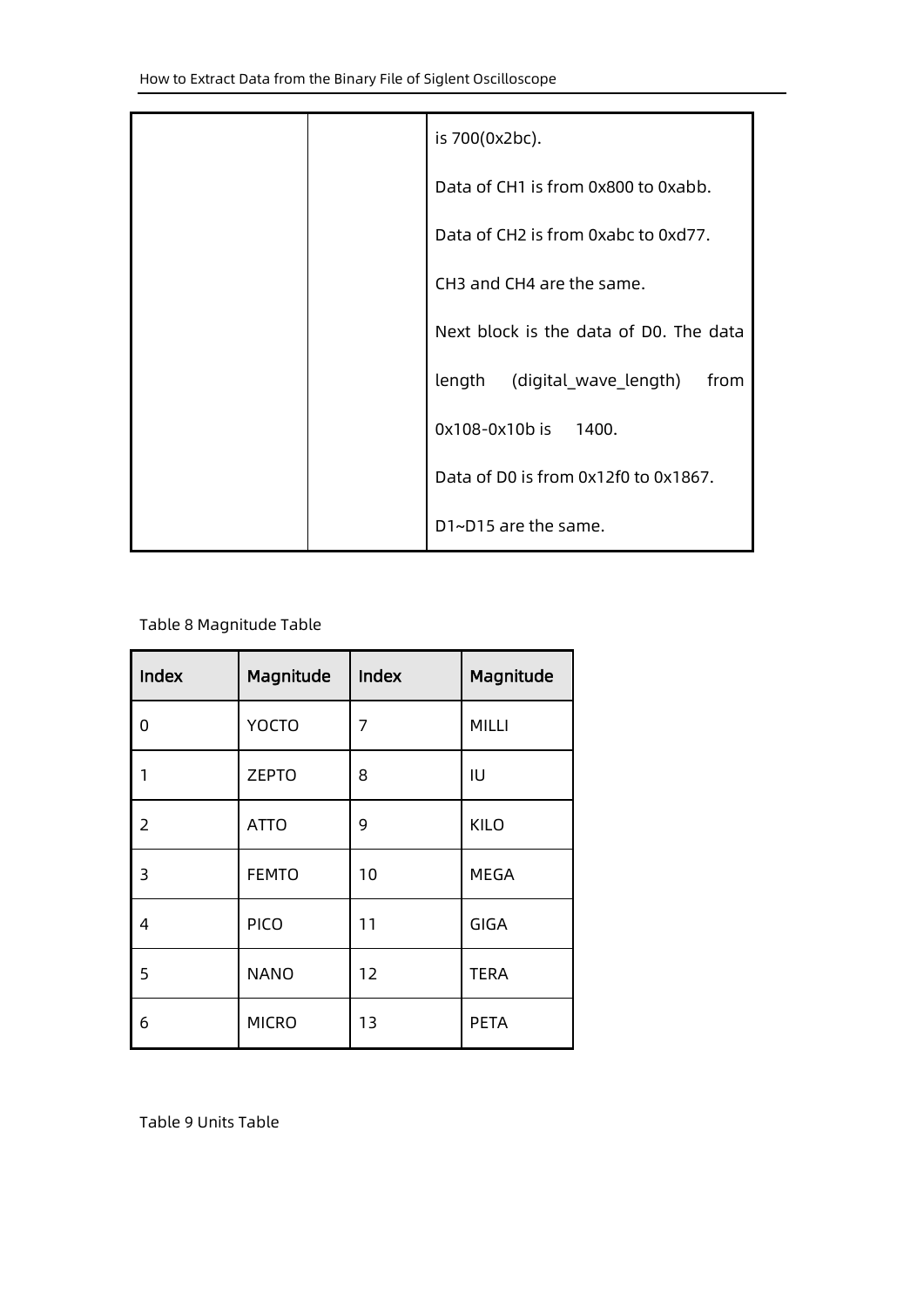| Index          | Unit       | Index | Unit        |
|----------------|------------|-------|-------------|
| $\mathbf 0$    | $\vee$     | 12    | DT_DIV      |
| $\mathbf{1}$   | A          | 13    | Hz          |
|                | VV         | 14    | S           |
| $\overline{3}$ | AA         | 15    | SA          |
| $\overline{4}$ | OU         | 16    | <b>PTS</b>  |
| 5              | W          | 17    | <b>NULL</b> |
| 6              | SQRT_V     | 18    | DB          |
| $\overline{7}$ | SQRT_A     | 19    | <b>DBV</b>  |
| 8              | INTEGRAL_V | 20    | <b>DBA</b>  |
| 9              | INTEGRAL_A | 21    | <b>VPP</b>  |
| 10             | $DT_V$     | 22    | VDC         |
| 11             | DT_A       | 23    | <b>DBM</b>  |

## <span id="page-28-0"></span>Convert the Data to Voltage

voltage = (data-128) \* ch\_volt\_div\_val /1000/code\_per\_div + ch\_vert\_offset

[example]

 $code\_per\_div = 25$  # total data code in a horizontal division, on

SDS1000X is 25

 $data = 194$   $\#$  got from the binary file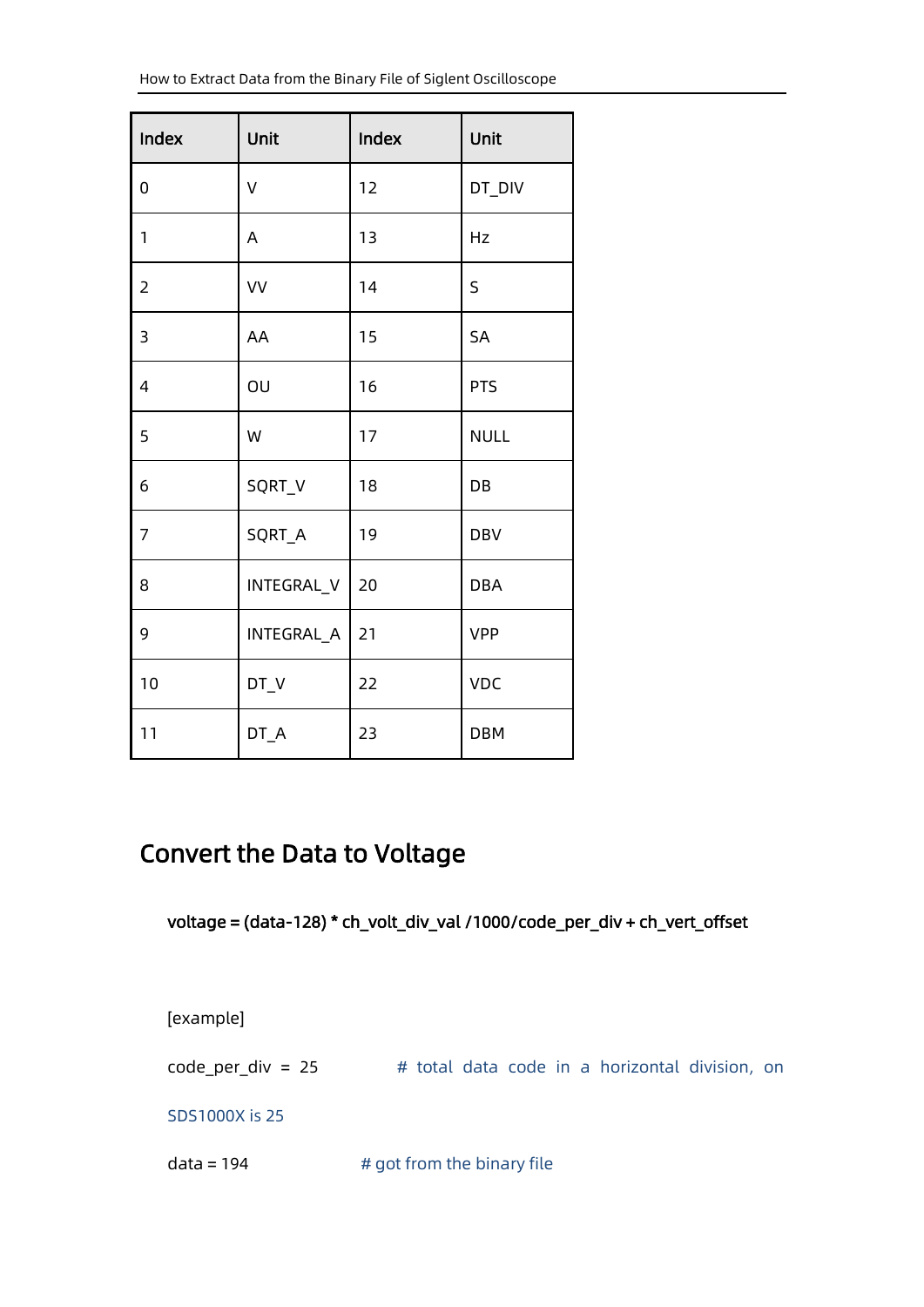ch\_volt\_div\_val = 5000 mV/div  $\# V$ /div, in units of mV

```
ch_vert_offset = -7.7 V \# vertical offset
```
So:

```
voltage = (194-128) * 5000/1000/25+(-7.7) = 5.5 V
```
## <span id="page-29-0"></span>Calculate the Time Value of the Data

time value(S) = -( time\_div \*grid /2)+index\*(1/ Sample\_rate)

[example]

| $grid = 14$                               | # The grid numbers in horizontal direction           |
|-------------------------------------------|------------------------------------------------------|
| time $div = 2 us$ # s/div, in units of us |                                                      |
|                                           | Sample rate = $1$ GSa/s $\#$ Sa/s, in units of GSa/s |

So:

The time value of the first point:  $-(2e-6*14/2)+0*(1/1e9) = -14e-6$  s.

The time value of the second point:  $-(2e-6*14/2)+1*(1/1e9) = -14.001e-6$  s.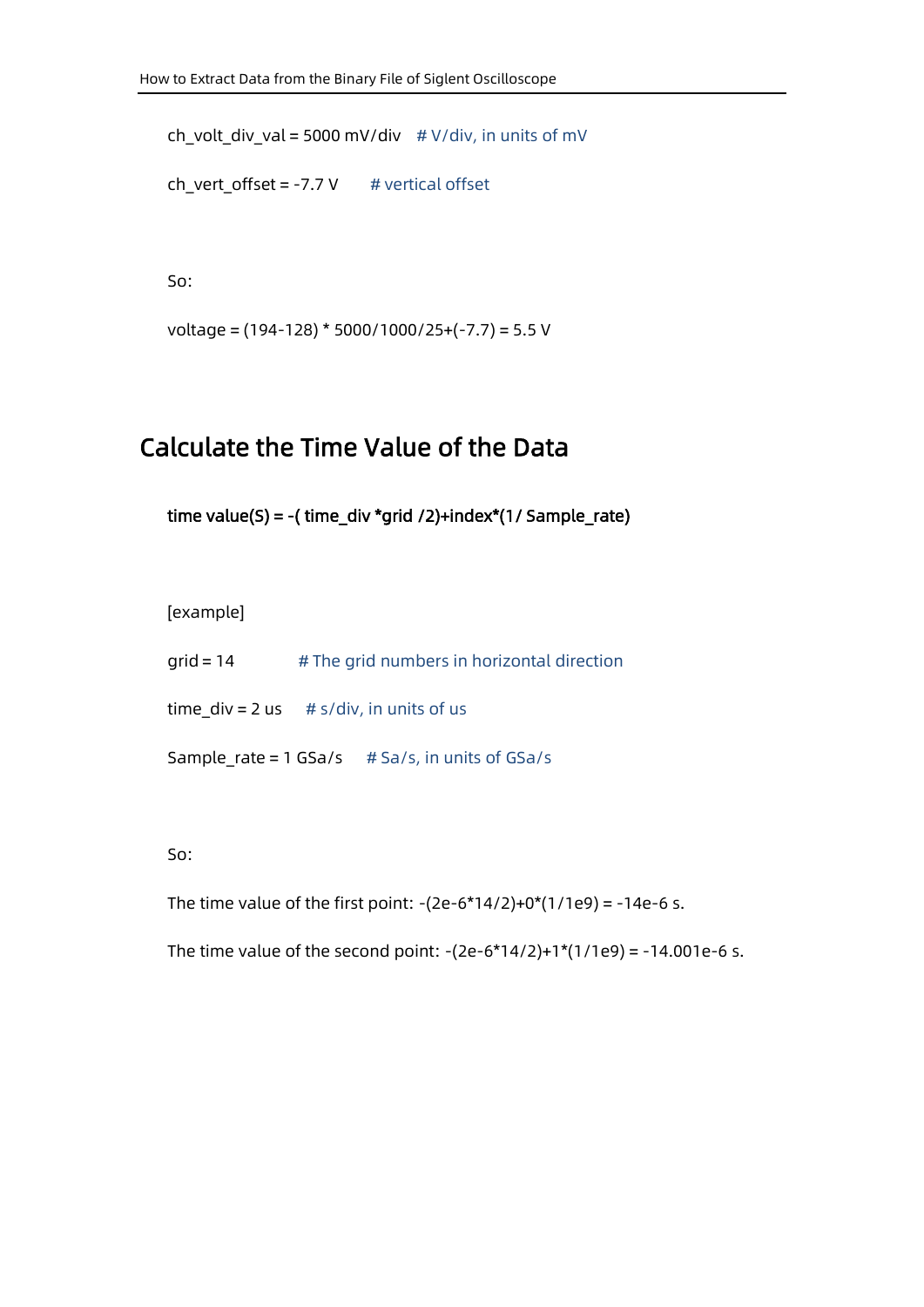## <span id="page-30-0"></span>SDS5000X From 0.8.6 || SDS2000X+ From 1.2.6

Update date: 2019-7-22

Table 7 Format of the Binary File

| Parameter          | <b>Address</b> | Description                           |
|--------------------|----------------|---------------------------------------|
| version            | 0x00-0x03      | Version number of the file.           |
|                    |                | 0 or 1, use V2.0 to extract data.     |
|                    |                | 2, use V3.0 to extract data.          |
| $ch1$ _on          | 0x04-0x07      | on/off status of CH1, 1 - ON, 0 - OFF |
|                    |                | 32-bit signed integer.                |
| ch <sub>2_on</sub> | $0x08-0x0b$    | on/off status of CH2, 1 - ON, 0 - OFF |
|                    |                | 32-bit integer                        |
| $ch3_$ on          | 0x0c-0x0f      | on/off status of CH3, 1 - ON, 0 - OFF |
|                    |                | 32-bit integer                        |
| ch4_on             | $0x10-0x13$    | on/off status of CH4, 1 - ON, 0 - OFF |
|                    |                | 32-bit integer                        |
| ch1_volt_div_val   | $0x14-0x3b$    | V/div value of CH1, such as 2.48      |
|                    |                | mV/div.                               |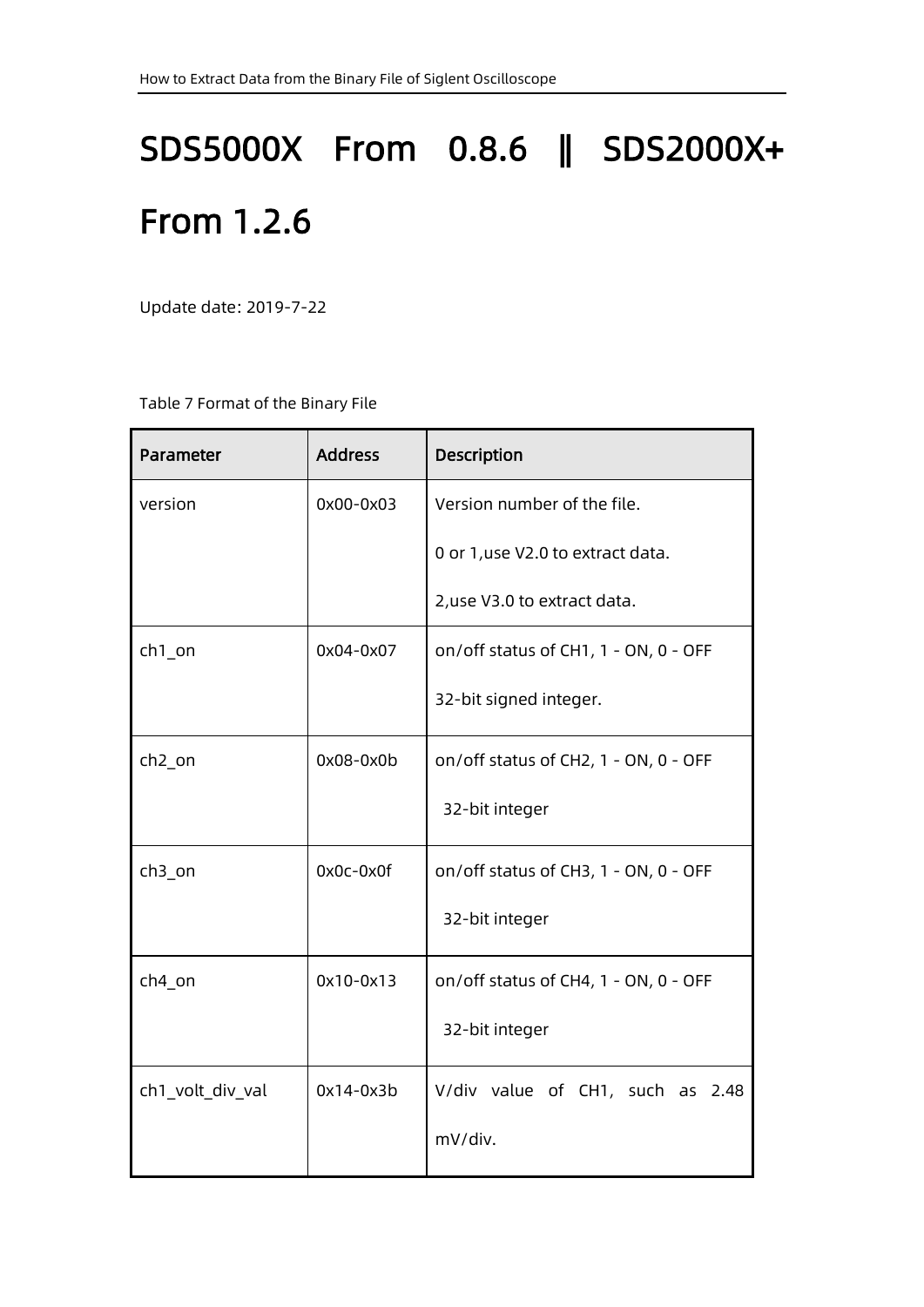|                  |             | Unit of value, such as V from            |
|------------------|-------------|------------------------------------------|
|                  |             | 0x20-0x3b, refer to Table 9 for the      |
|                  |             | details.                                 |
|                  |             | Units of value's magnitude (MICRO)       |
|                  |             | from 0x1c-0x1f, refer to Table 8 for the |
|                  |             | details.                                 |
|                  |             | 64-bit float point, data of value from   |
|                  |             | 0x14-0x1b.                               |
| ch2_volt_div_val | $0x3c-0x63$ | V/div value of CH2, such as 2.48         |
|                  |             | mV/div.                                  |
|                  |             | Unit of value, such as V from 0x48-0x63, |
|                  |             | refer to Table 9 for the details.        |
|                  |             | Units of value's magnitude (MICRO)       |
|                  |             | from 0x44-0x47, refer to Table 8 for the |
|                  |             | details.                                 |
|                  |             | 64-bit float point, data of value from   |
|                  |             | 0x3c-0x43.                               |
| ch3_volt_div_val | 0x64-0x8b   | V/div value of CH3, such as 2.48         |
|                  |             | mV/div.                                  |
|                  |             | Unit of value, such as V from            |
|                  |             | 0x70-0x8b, refer to Table 9 for the      |
|                  |             | details.                                 |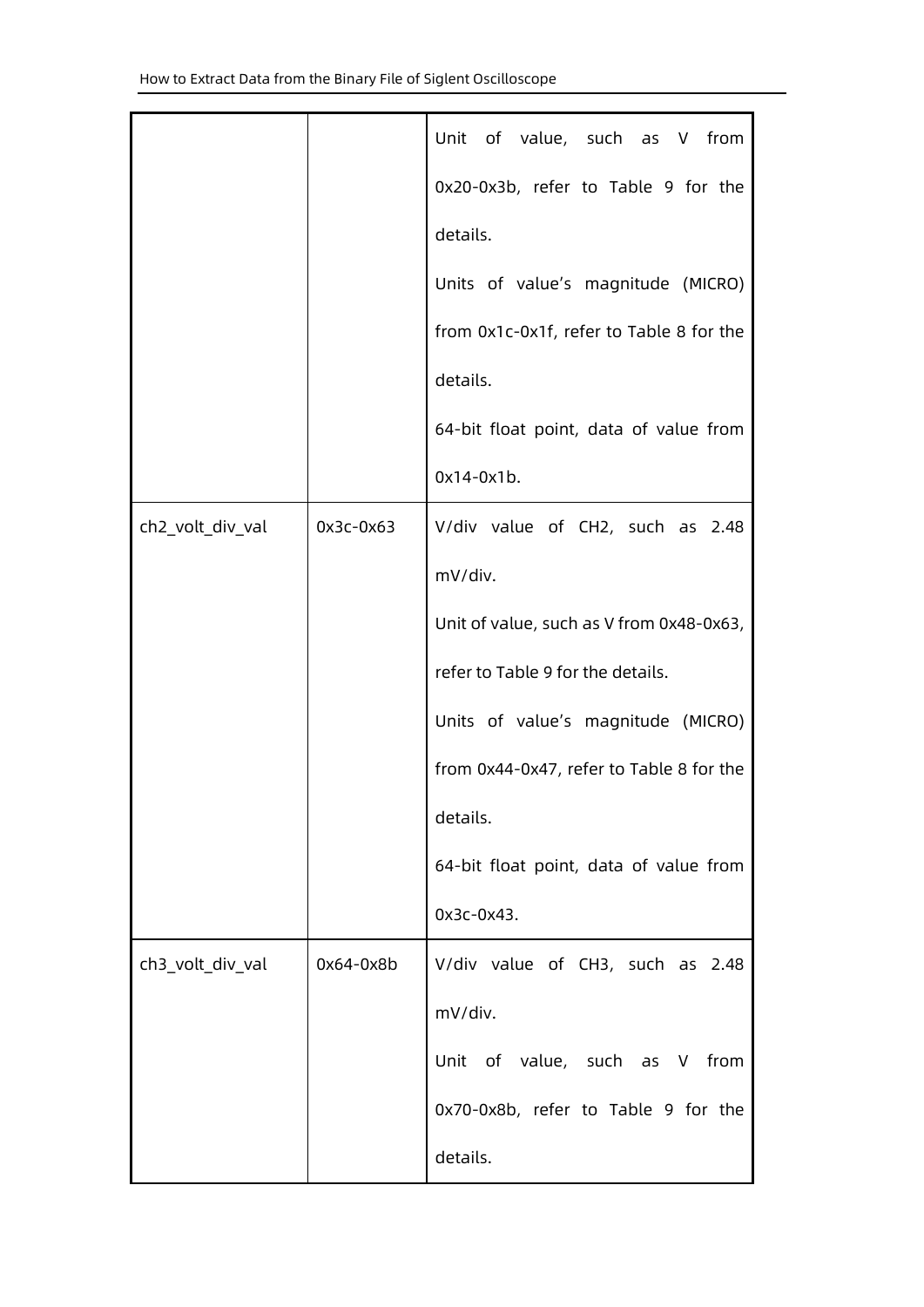|                  |             | Units of value's magnitude (MICRO)       |
|------------------|-------------|------------------------------------------|
|                  |             | from 0x6c-0x6f, refer to Table 8 for the |
|                  |             | details.                                 |
|                  |             | 64-bit float point, data of value from   |
|                  |             | 0x64-0x6b.                               |
| ch4_volt_div_val | $0x8c-0xb3$ | V/div value of CH4, such as 2.48         |
|                  |             | mV/div.                                  |
|                  |             | Unit of value, such as V from            |
|                  |             | 0x98-0xb3, refer to Table 9 for the      |
|                  |             | details.                                 |
|                  |             | Units of value's magnitude (MICRO)       |
|                  |             | from 0x94-0x97, refer to Table 8 for the |
|                  |             | details.                                 |
|                  |             | 64-bit float point, data of value from   |
|                  |             | 0x8c-0x93.                               |
| ch1_vert_offset  | 0xb4xdb     | Offset value of CH1, such as 2.48 mV.    |
|                  |             | Unit of value, such as V from            |
|                  |             | 0xc0-0xdb, refer to Table 9 for the      |
|                  |             | details.                                 |
|                  |             | Units of value's magnitude (MICRO)       |
|                  |             | from 0xbc-0xbf, refer to Table 8 for the |
|                  |             | details.                                 |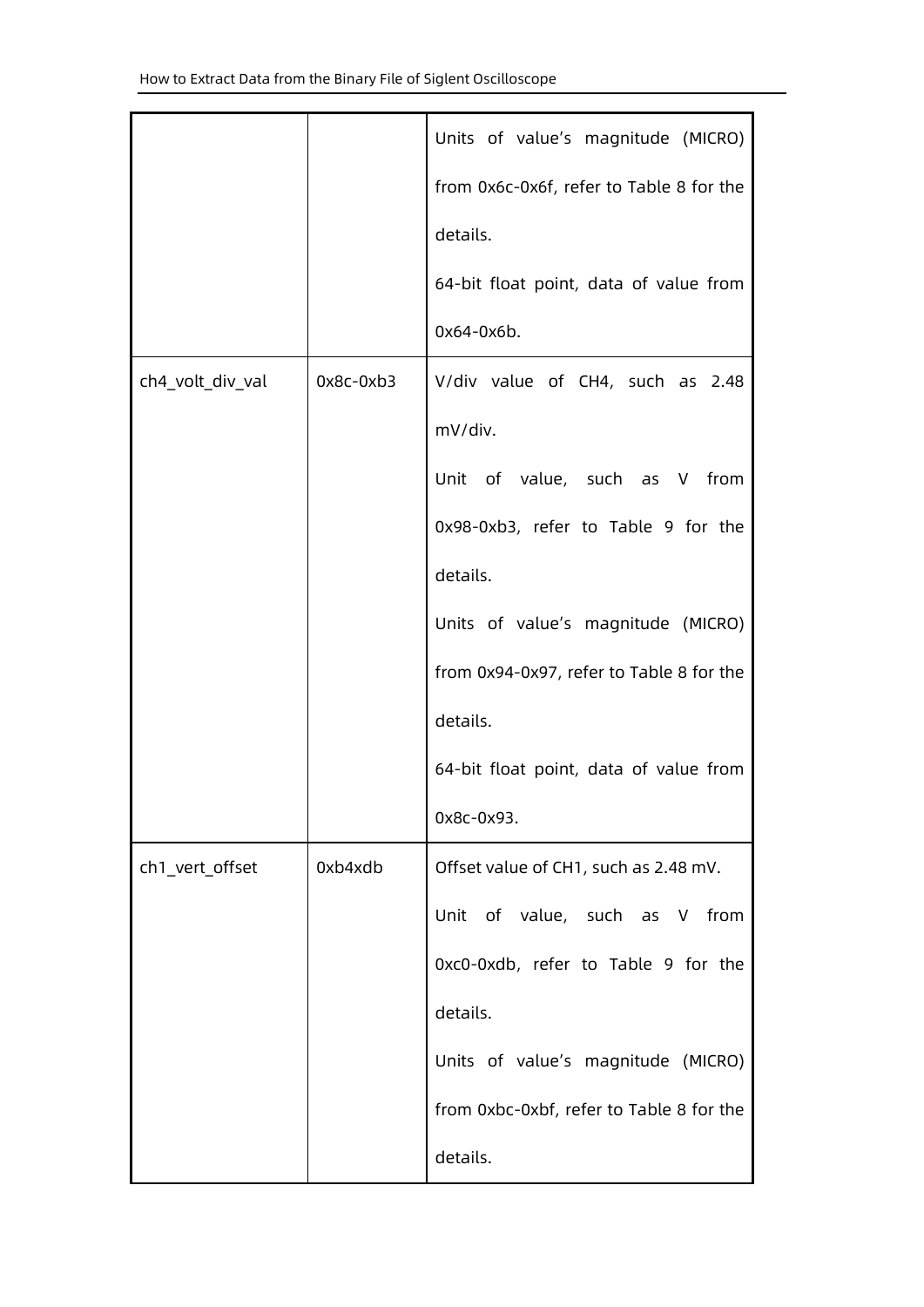|                 |             | 64-bit float point, data of value from   |
|-----------------|-------------|------------------------------------------|
|                 |             | 0xb4-0xbb.                               |
| ch2_vert_offset | 0xdc-0x103  | Offset value of CH2, such as 2.48 mV.    |
|                 |             | Unit of value, such as V from            |
|                 |             | 0xe8-0x103, refer to Table 9 for the     |
|                 |             | details.                                 |
|                 |             | Units of value's magnitude (MICRO)       |
|                 |             | from 0xe4-0xe7, refer to Table 8 for the |
|                 |             | details.                                 |
|                 |             | 64-bit float point, data of value from   |
|                 |             | 0xdc-0xe3.                               |
| ch3_vert_offset | 0x104-0x12b | Offset value of CH3, such as 2.48 mV.    |
|                 |             | Unit of value, such as V from            |
|                 |             | 0x110-0x12b, refer to Table 9 for the    |
|                 |             | details.                                 |
|                 |             | Units of value's magnitude (MICRO)       |
|                 |             | from 0x10c-0x10f, refer to Table 8 for   |
|                 |             | the details.                             |
|                 |             | 64-bit float point, data of value from   |
|                 |             | 0x104-0x10b.                             |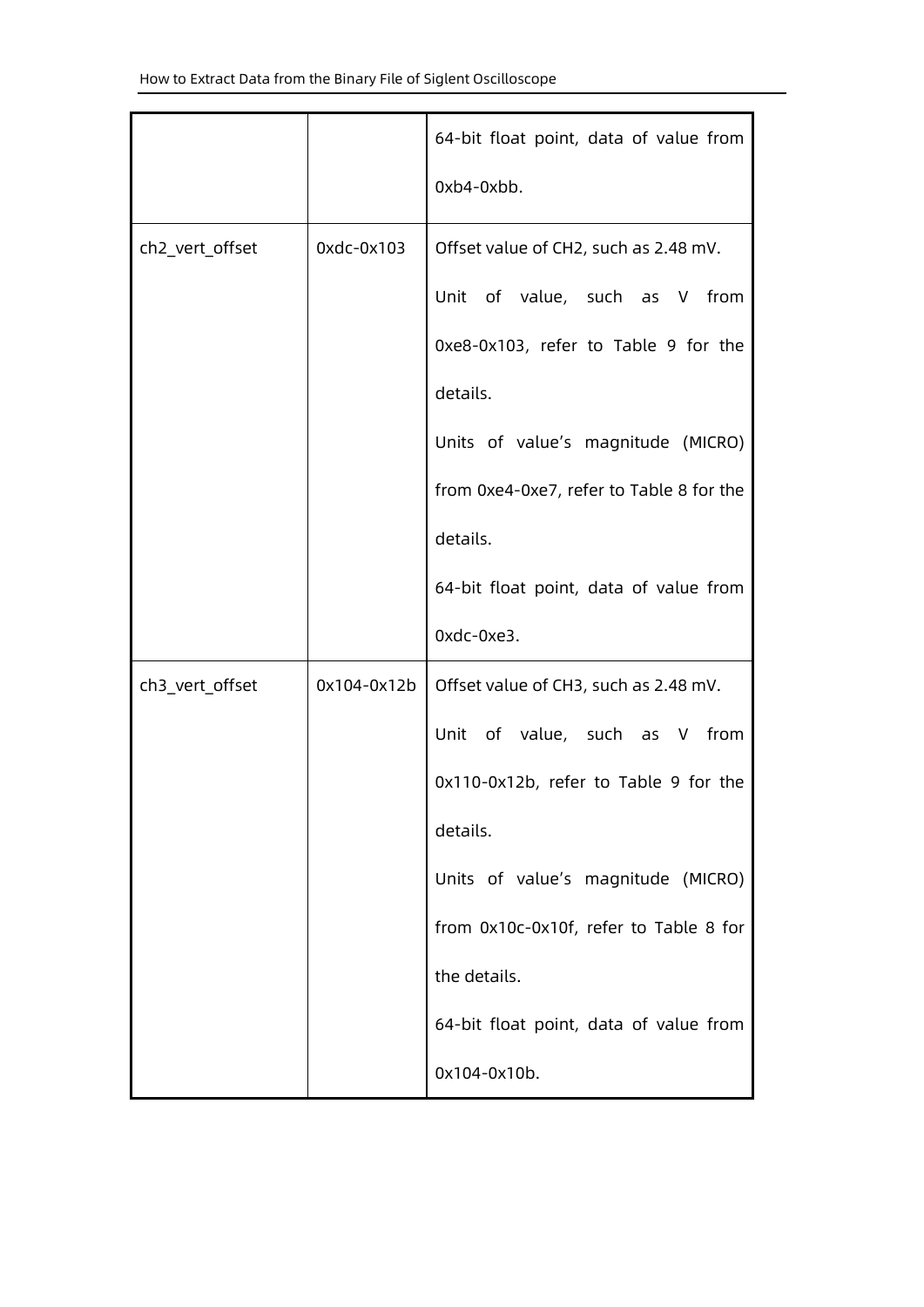| ch4_vert_offset | 0x12c-0x153 | Offset value of CH4, such as 2.48 mV.     |
|-----------------|-------------|-------------------------------------------|
|                 |             | Unit of value, such as V from             |
|                 |             | 0x138-0x153, refer to Table 9 for the     |
|                 |             | details.                                  |
|                 |             | Units of value's magnitude (MICRO)        |
|                 |             | from 0x134-0x137, refer to Table 8 for    |
|                 |             | the details.                              |
|                 |             | 64-bit float point, data of value from    |
|                 |             | 0x12c-0x133.                              |
| digital_on      | 0x154-0x157 | on/off status of digital, 1 - ON, 0 - OFF |
|                 |             | 32-bit integer                            |
| d0_d15_on       | 0x158-0x197 | on/off status of d0-d15, 1 - ON, 0 - OFF  |
|                 |             | 32-bit integer                            |
|                 |             | d0:0x158-0x15b d8:0x178-0x17b             |
|                 |             | d1:0x15c-0x15f d9:0x17c-0x17f             |
|                 |             | d2:0x160-0x163 d10:0x180-0x183            |
|                 |             | d3:0x164-0x167 d11:0x184-0x187            |
|                 |             | d4: 0x168-0x16b d12: 0x188-0x18b          |
|                 |             | d5: 0x16c-0x16f d13: 0x18c-0x18f          |
|                 |             | d6: 0x170-0x173 d14: 0x190-0x193          |
|                 |             |                                           |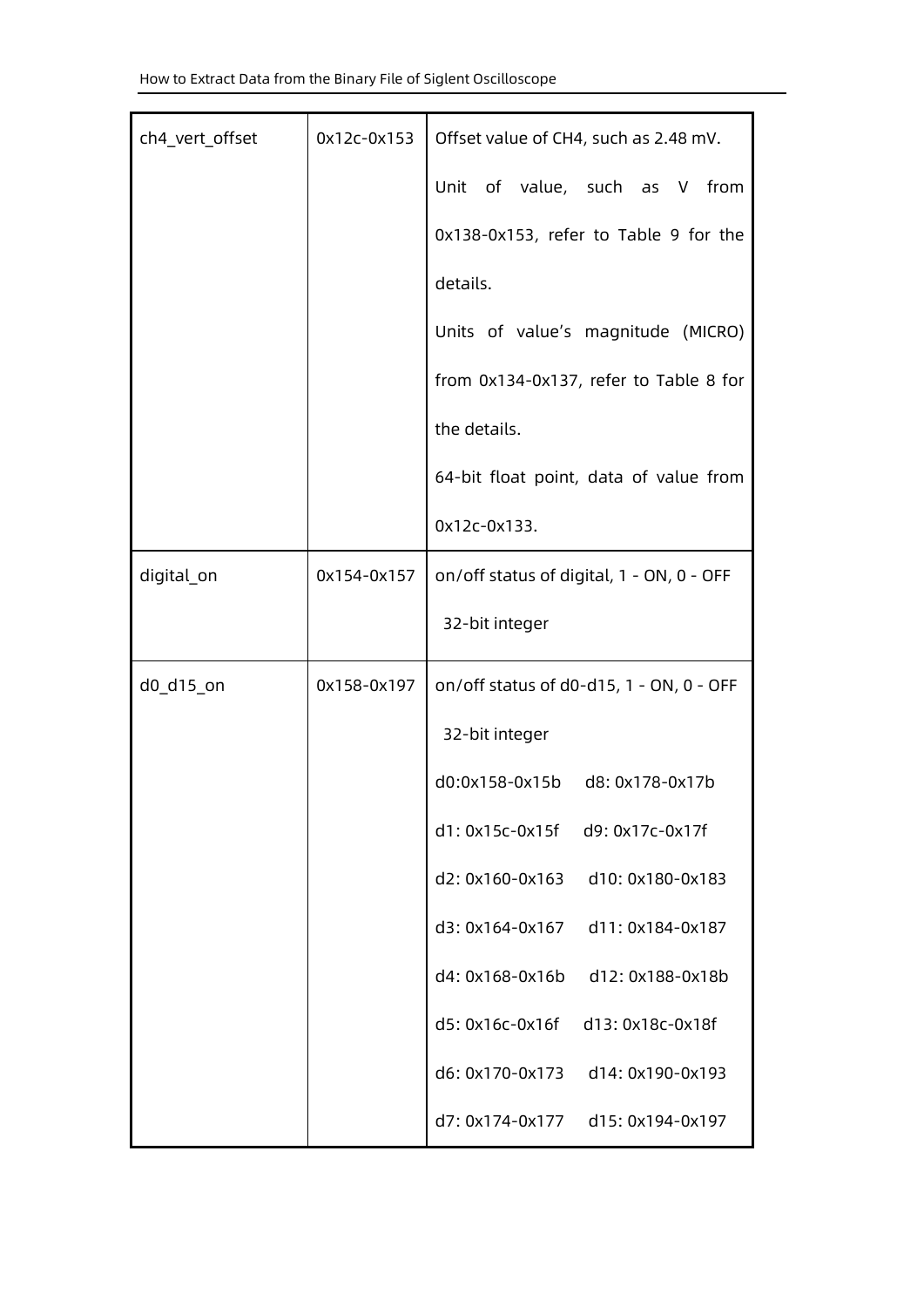| time_div   | 0x198-0x1bf   | Time div (time base) value, Such as 2.48 |
|------------|---------------|------------------------------------------|
|            |               | ms/div.                                  |
|            |               | Unit of value, such as s from            |
|            |               | 0x1a3-0x1bf, refer to Table 9 for the    |
|            |               | details.                                 |
|            |               | Units of value's magnitude (MICRO)       |
|            |               | from 0x1a0-0x1a3, refer to Table 8 for   |
|            |               | the details.                             |
|            |               | 64-bit float point, data of value from   |
|            |               | 0x198-0x19f.                             |
| time_delay | $0x1c0-0x1e7$ | Time delay (Trigger delay) value, Such   |
|            |               | as 2.48 ms.                              |
|            |               | Unit of value, such as s from            |
|            |               | 0x1cc-0x1e7, refer to Table 9 for the    |
|            |               | details.                                 |
|            |               | Units of value's magnitude (MICRO)       |
|            |               | from 0x1c8-0x1cb, refer to Table 8 for   |
|            |               | the details.                             |
|            |               | 64-bit float point, data of value from   |
|            |               | 0x1c0-0x1c7                              |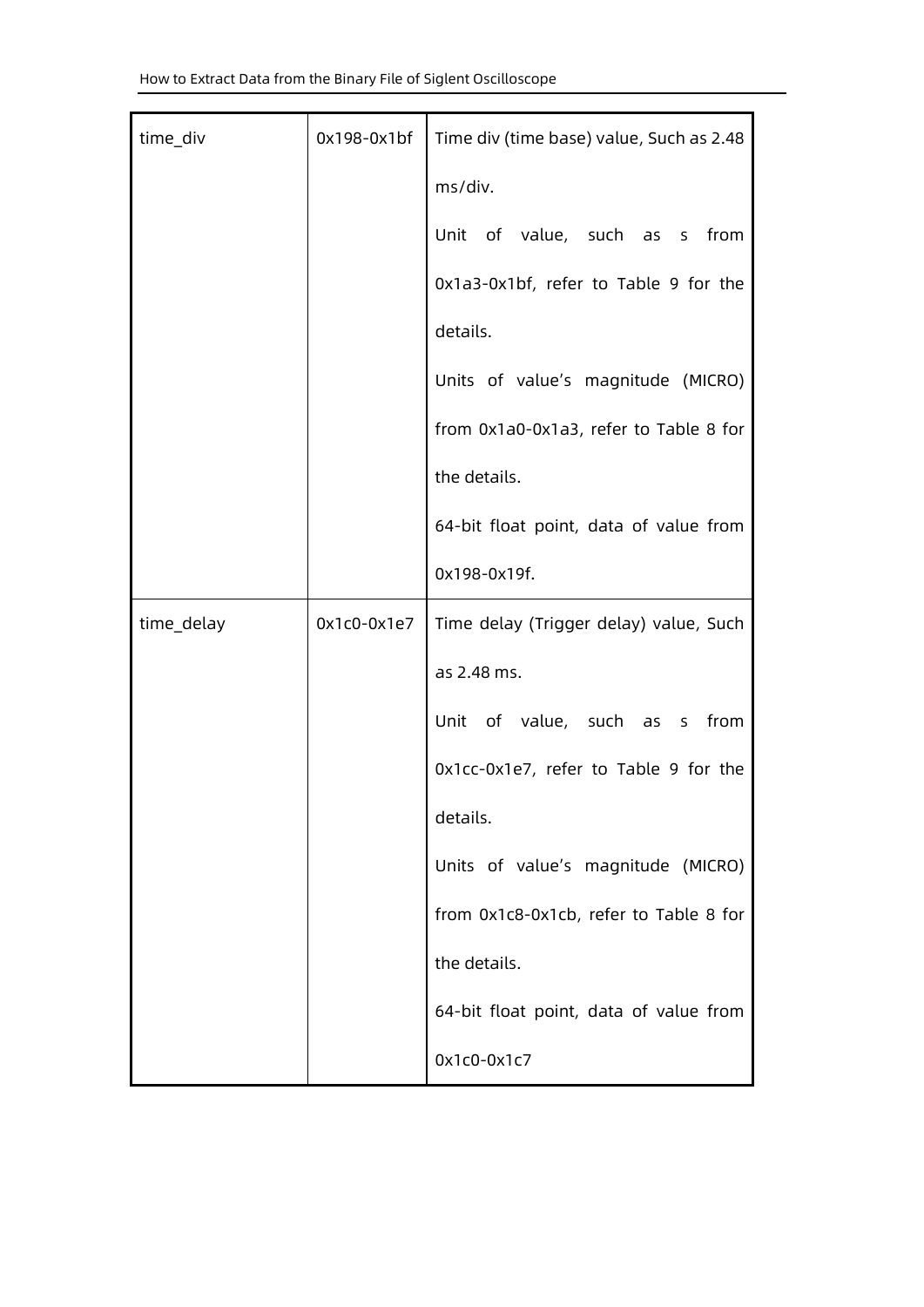| wave_length         | 0x1e8-0x1eb   | Wave length of the data points for     |
|---------------------|---------------|----------------------------------------|
|                     |               | analog channel.                        |
|                     |               | 32-bit integer                         |
| Sample_rate         | $0x1ec-0x213$ | Sample Rate value for analog channel,  |
|                     |               | Such as 500M Sa/s.                     |
|                     |               | Unit of value, such as Sa from         |
|                     |               | 0x1f8-0x213, refer to Table 9 for the  |
|                     |               | details.                               |
|                     |               | Units of value's magnitude (MEGA) from |
|                     |               | 0x1f4-0x1f7, Refer to Table 8 for the  |
|                     |               | details.                               |
|                     |               | 64-bit float point, data of value from |
|                     |               | $0x1ec-0x1f3.$                         |
| digital_wave_length | 0x214-0x217   | Wave length of the data points for     |
|                     |               | digital.                               |
|                     |               | 32-bit integer                         |
| digital_sample_rate | 0x208-0x23f   | Sample Rate value for digital, Such as |
|                     |               | 500M Sa/s.                             |
|                     |               | Unit of value, such as Sa from         |
|                     |               | 0x214-0x23f, refer to Table 9 for the  |
|                     |               | details.                               |
|                     |               | Units of value's magnitude (MEGA) from |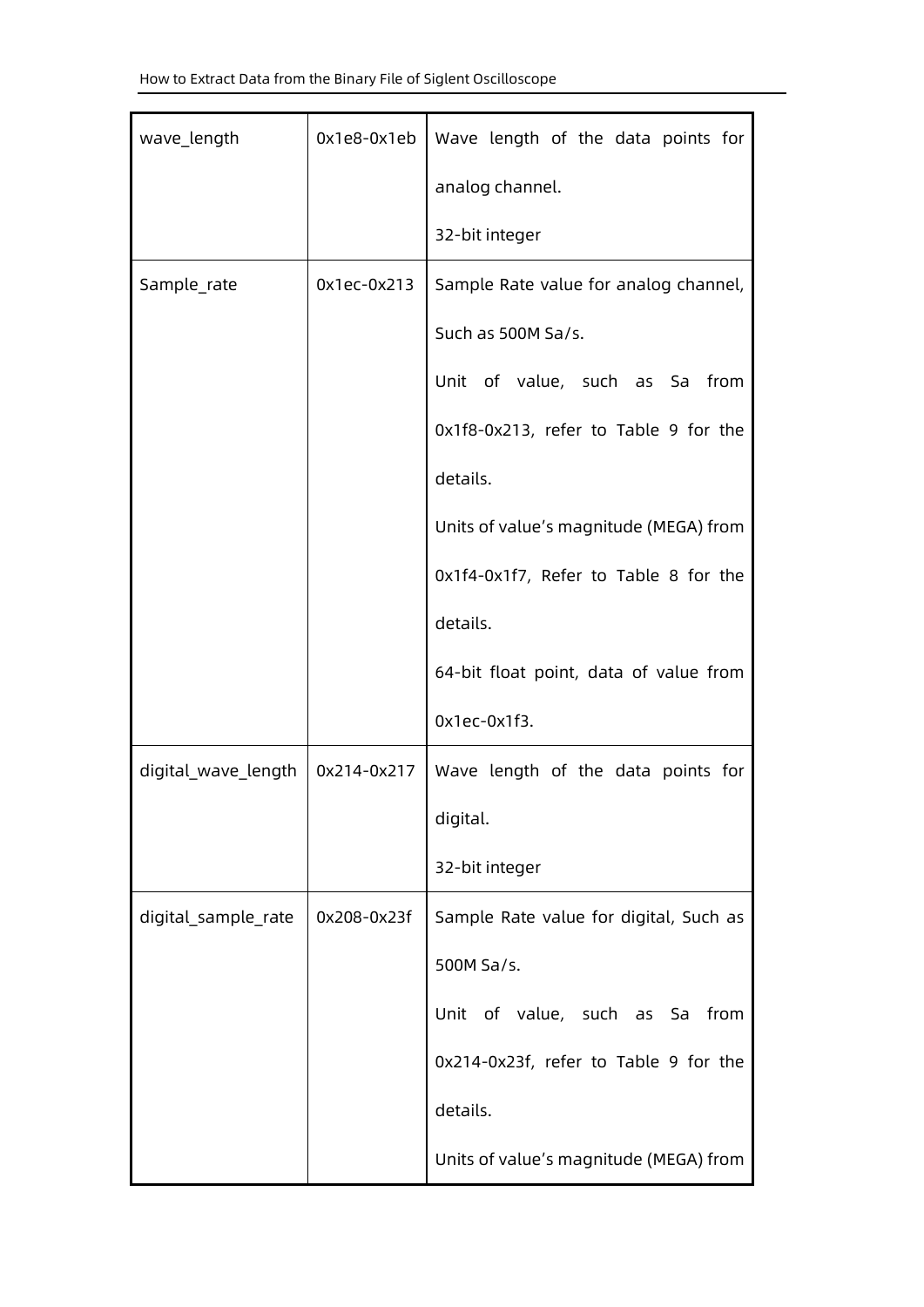|            |                 | 0x210-0x213, Refer to Table 8 for the     |  |
|------------|-----------------|-------------------------------------------|--|
|            |                 | details.                                  |  |
|            |                 | 64-bit float point, data of value from    |  |
|            |                 | 0x208-0x20f.                              |  |
| ch1_probe  | 0x240-0x247     | Probe value of CH1,64-bit float point     |  |
|            |                 |                                           |  |
| ch2_probe  | 0x248-0x24f     | Probe value of CH2,64-bit float point     |  |
|            |                 |                                           |  |
| ch3_probe  | 0x250-0x257     | Probe value of CH3,64-bit float point     |  |
|            |                 |                                           |  |
| ch4_probe  | 0x258-0x25f     | Probe value of CH4,64-bit float point     |  |
|            |                 |                                           |  |
| Date width | 0x260           | Data width of the waveform data, 0 -      |  |
|            |                 | 8-bit, 1 - 16-bit, 8-bit unsigned integer |  |
| reserved   | $0x261 -$       | reserved                                  |  |
| $\cdots$   | $\cdots$        | $\cdots$                                  |  |
| reserved   | $\sim$ 0 x 7 ff | reserved                                  |  |
| Wave_data  | 0x800-end       | Data from CH1 to D15. Only data of the    |  |
|            |                 | enabled channel(s) are stored to the      |  |
|            |                 | file.                                     |  |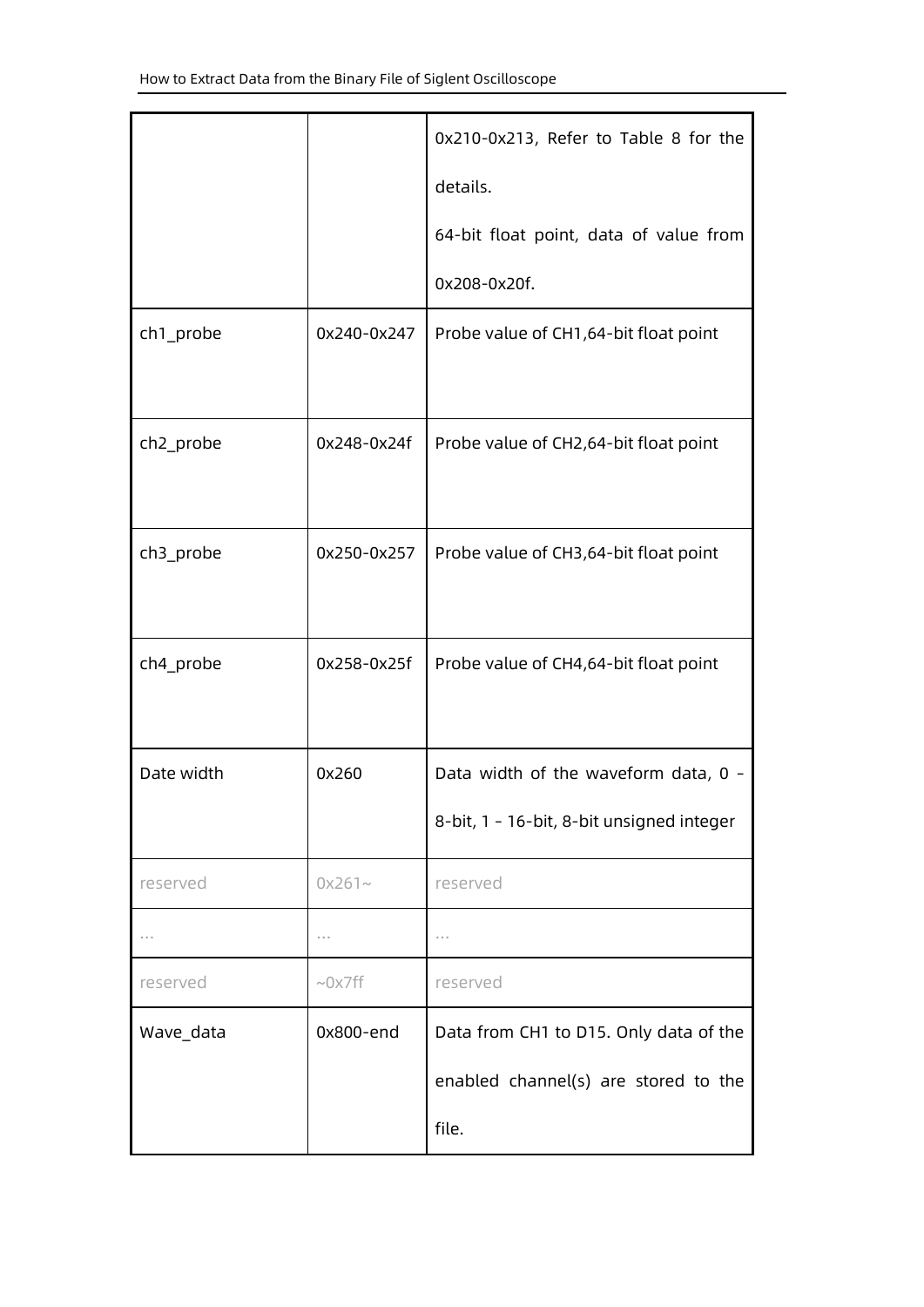| I.E.                                     |
|------------------------------------------|
| If there are data of all channels(Ch1 to |
| D15), wave_length from 0x1e8-0x1eb is    |
| 700(0x2bc)., and data width from 0x260   |
| is 0(8-bit).                             |
| Data of CH1 is from 0x800 to 0xabb.      |
| Data of CH2 is from 0xabc to 0xd77.      |
| CH3 and CH4 are the same.                |
| Next block is the data of D0. The data   |
| length (digital_wave_length)<br>from     |
| 0x214-0x217 is 1400.                     |
| Data of D0 is from 0x12f0 to 0x1867.     |
| D1~D15 are the same.                     |

#### <span id="page-38-0"></span>Table 8 Magnitude Table

| Index | Magnitude    | Index | Magnitude   |
|-------|--------------|-------|-------------|
| 0     | <b>YOCTO</b> | 9     | <b>KILO</b> |
| 1     | <b>ZEPTO</b> | 10    | <b>MEGA</b> |
| 2     | <b>ATTO</b>  | 11    | GIGA        |
| 3     | <b>FEMTO</b> | 12    | <b>TERA</b> |
| 4     | <b>PICO</b>  | 13    | <b>PETA</b> |
| 5     | <b>NANO</b>  | 14    | <b>EXA</b>  |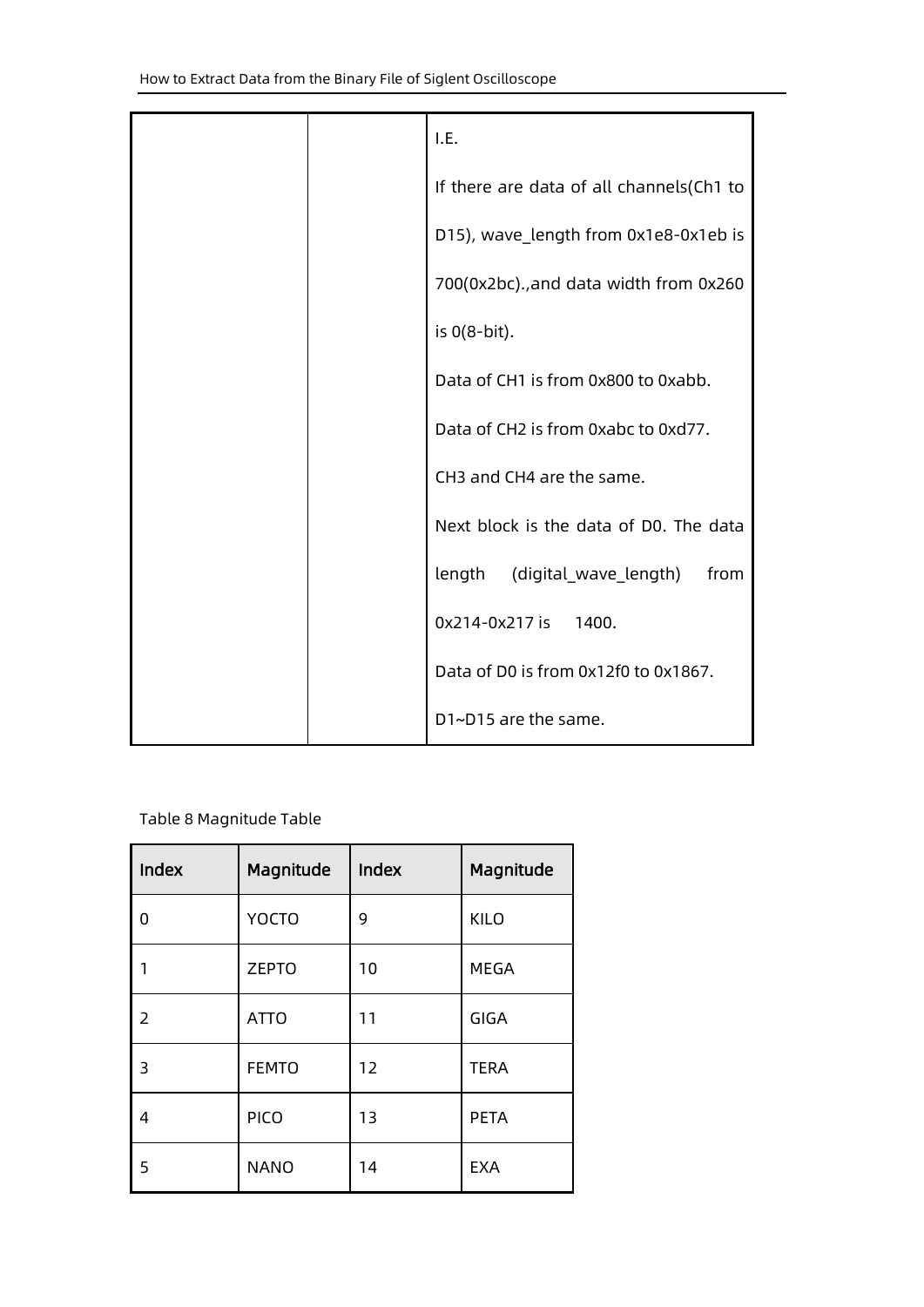| <b>Index</b> | Magnitude    | <b>Index</b> | Magnitude    |
|--------------|--------------|--------------|--------------|
| 6            | <b>MICRO</b> | 15           | <b>ZETTA</b> |
|              | <b>MILLI</b> | 16           | <b>YOTTA</b> |
| 8            | IU           |              |              |

<span id="page-39-0"></span>Table 9 Units Table

First 32-bit is basic unit type:

| Index          | Unit                        | Index | Unit       |
|----------------|-----------------------------|-------|------------|
| $\pmb{0}$      | Is composed of V,A and $ 8$ |       | DT_DIV     |
|                | S.                          |       |            |
| $\mathbf{1}$   | <b>DBV</b>                  | 9     | <b>PTS</b> |
| $\overline{2}$ | <b>DBA</b>                  | 10    | NULL_SENSE |
| $\overline{3}$ | DB                          | 11    | DEGREE     |
| $\overline{4}$ | <b>VPP</b>                  | 12    | PERCENT    |
| 5              | <b>VDC</b>                  |       |            |
| 6              | <b>DBM</b>                  |       |            |
| 7              | SA                          |       |            |

The next 64-bit describes the power of V, in which the first half represents the numerator and the next half represents the denominator.

The next 64-bit describes the power of A, in which the first half represents the numerator and the next half represents the denominator.

The next 64-bit describes the power of S, in which the first half represents the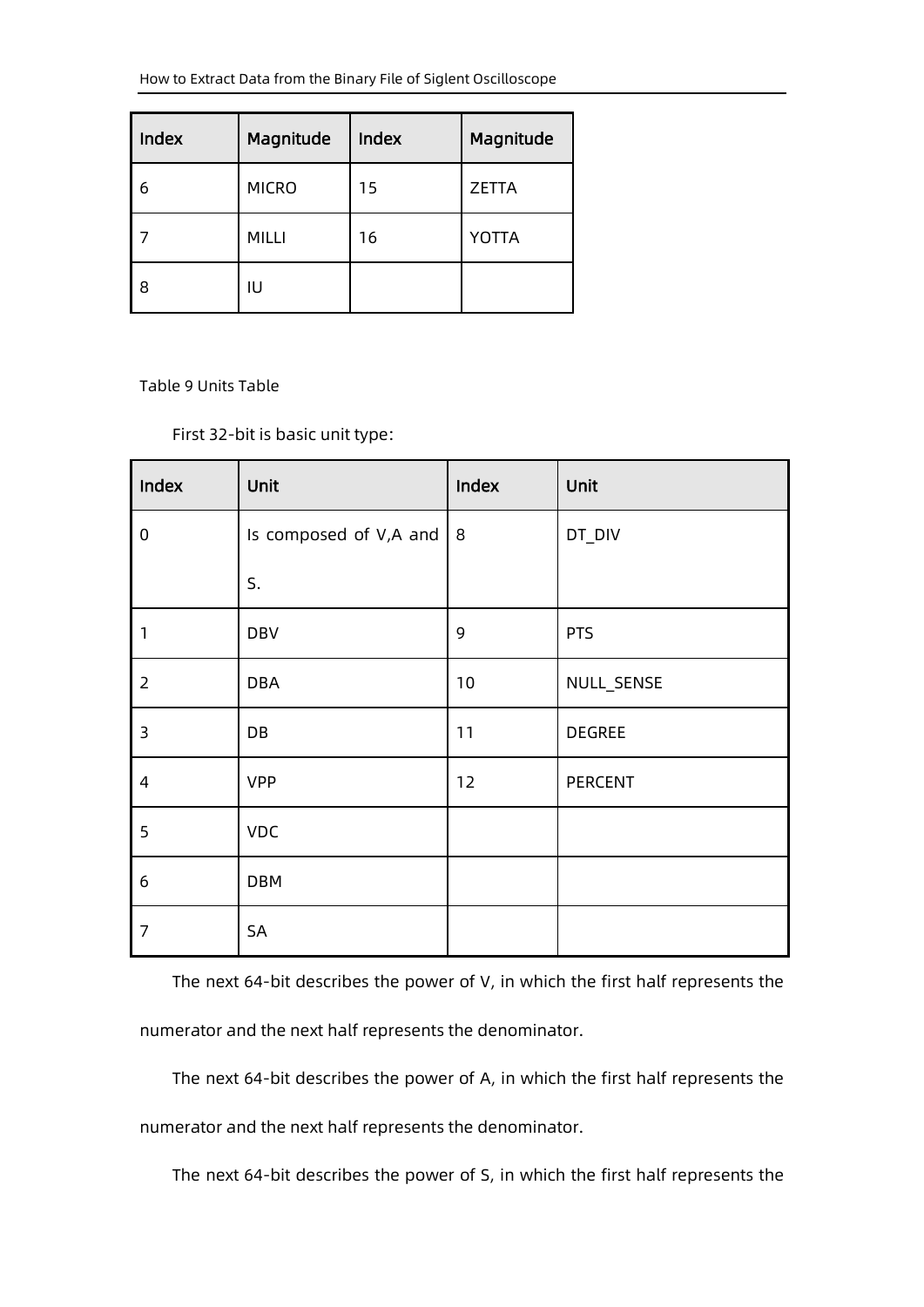numerator and the next half represents the denominator.

For example,{0,1,1,0,1,0,1} represents the unit V. The first number 0 means the unit is composed of V,A and S. The second number 1 and the third number 1 mean the power of V is 1/1. The fourth number 0 and the fifth number 1 mean the power of A is 0/1. The sixth number 0 and the seventh number 1 mean the power of S is 0/1.So the unit is V.

### <span id="page-40-0"></span>Convert the Data to Voltage

voltage = (data-128) \* ch\_volt\_div\_val /1000/code\_per\_div + ch\_vert\_offset

[example]

code per div = 25  $#$  total data code in a horizontal division, on

SDS1000X is 25

 $data = 194$   $\#$  got from the binary file

ch volt div val = 5000 mV/div  $#$  V/div, in units of mV

ch vert offset = -7.7 V  $#$  vertical offset

So:

voltage = (194-128) \* 5000/1000/25+(-7.7) = 5.5 V